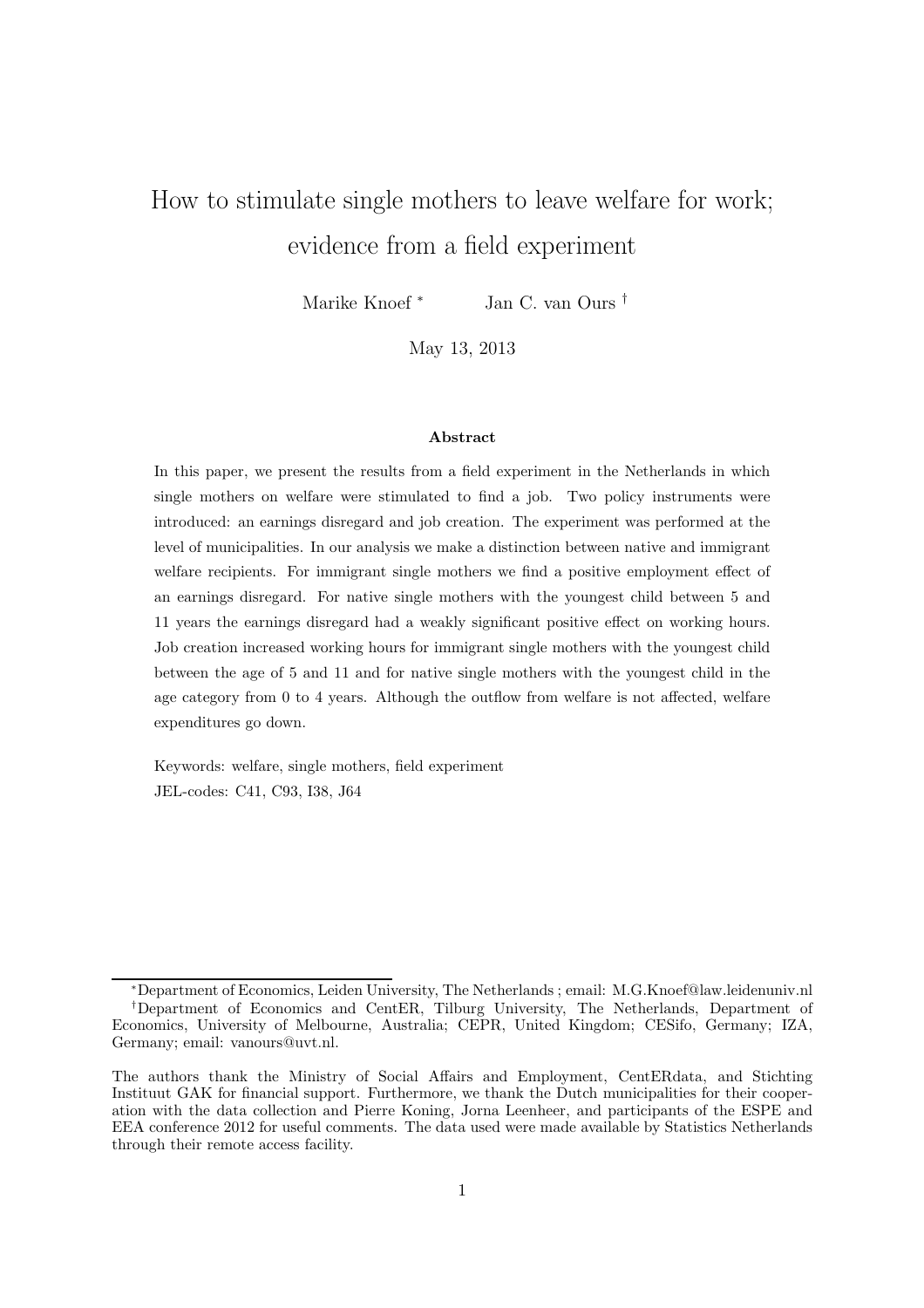## 1 Introduction

It is not easy to bring welfare recipients back to work. This is particularly difficult for single mothers with young children as they are restricted in their labor market behavior. Frequently used instruments to bring single mothers back to work are financial incentives and active labor market policies. Previous studies have found a positive effect of financial incentives on single mothers labor supply.<sup>1</sup> In the U.S. a series of tax acts as from 1986 reduced tax liabilities of single women with children, while in the same period participation rates have increased. The Earned Income Tax Credit  $(EITC)^2$  was expanded and Eissa and Liebman (1996), Ellwood (2000), Meyer and Rosenbaum (2001), and Hotz et al. (2001) found large effects of the EITC expansion on employment rates. Meyer (2002) emphasizes that incentives work almost exclusively through the participation margin, while single mothers are rather unresponsive on the intensive margin. The tax cuts created substantial efficiency gains (Eissa et al., 2008), generated by the participation responses of single mothers. Noonan et al. (2007) found that policy and labor market changes had a more profound effect on the employment of black single mothers, than on white single mothers. Matsudaira and Blank (2008) analyze the impact of changes in earnings disregards for welfare assistance received by single mothers following a welfare reform in the U.S. in 1996. They exploit state differences in the level of the earnings disregards finding that the changes had little effect on labor supply or income because few women used these earnings disregards.

An important 'make work pay' policy in the UK is the Working Families Tax Credit (WFTC) introduced in 1999. This program provides support for low wage working families and an important difference with the EITC is that the WFTC has a minimum weekly hours eligibility condition (a description and comparison of the EITC and WFTC program can be found in Brewer, 2001). At the introduction of the predecessor of the WFTC the minimum hours cut-off was set at 24 hours. In 1992 this was reduced to 16 hours and this has encouraged a significant fraction of inactive single mothers into work (Blundell and Hoynes, 2004). Brewer and Browne (2006) compare five studies that have examined the labor market impact of WFTC. There is a consensus that WFTC increased the proportion of single mothers participating in the labor market. Brewer et al. (2007) found that the WFTC induced single mothers to increase their participation in the labor market by 5%-points.

Reemployment bonuses create direct financial incentives to find and accept a job. On the basis of outcomes from four U.S. cash bonus experiments and six job search experiments Meyer (1995) concludes that economic incentives affect the speed by which unemployed workers leave

<sup>&</sup>lt;sup>1</sup>A large empirical literature has studied labor supply responses to taxes, transfers and active labor market policies (see for example Blundell and Macurdy (1999) and Heckman et al. (1999) for an overview).

<sup>&</sup>lt;sup>2</sup>The EITC is a financial incentive program to encourage work among low-income families with children by providing refundable tax credits or earnings subsidies.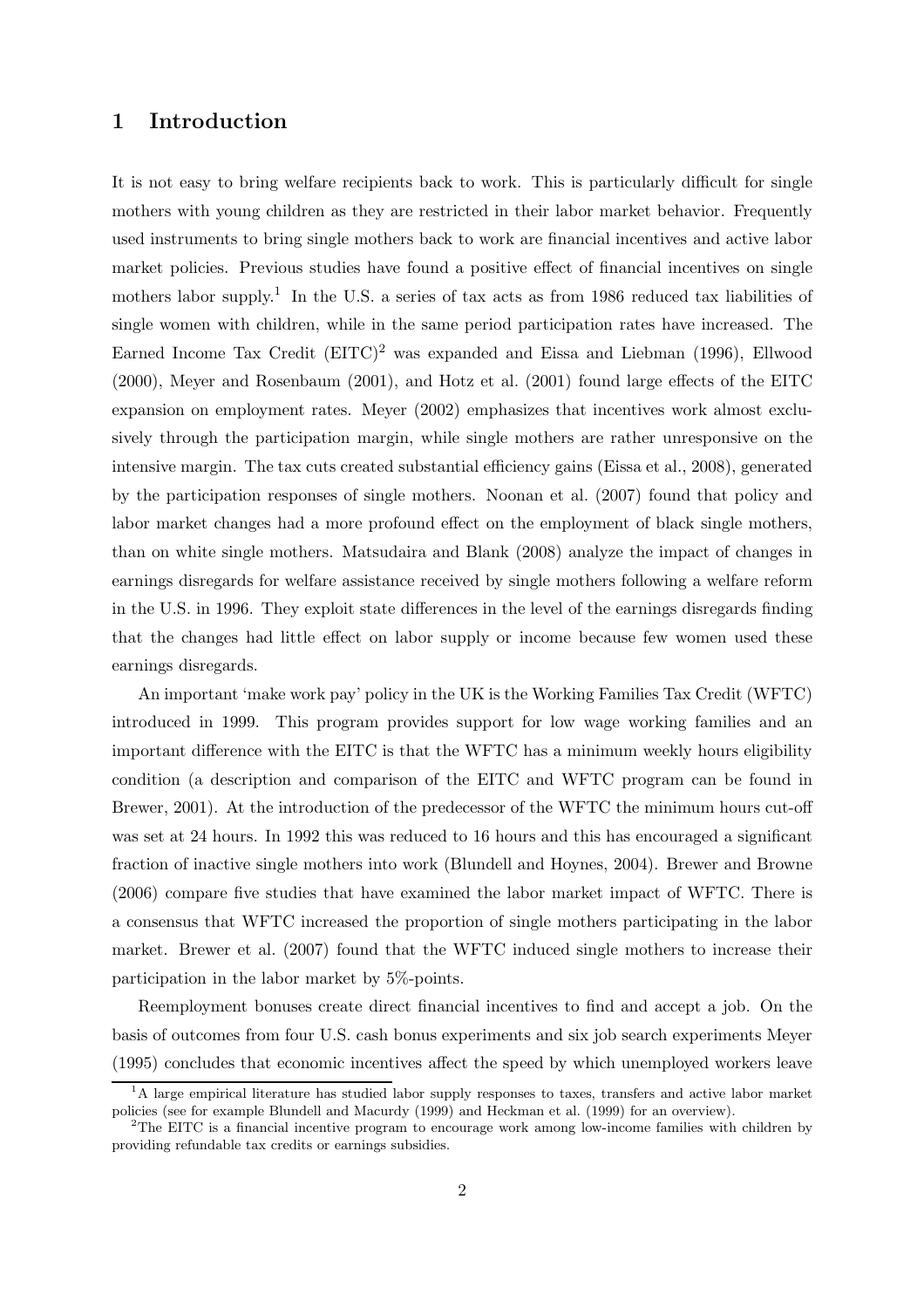the unemployment insurance rolls. Nevertheless, empirical studies on reemployment bonuses usually show modest effects on the behavior of the unemployed workers who could benefit from such bonuses (see Woodbury and Spiegelman, 1987, Anderson, 1992, Decker and O'Leary, 1995, O'Leary et al., 2005 and Van der Klaauw and Van Ours, 2013.)

Finally, programs of direct job creation and wage subsidies may have a positive effect on employment at the lower end of the labor market. However, participation in subsidized jobs may have a stigmatizing effect and reduce chances of finding a regular job (Boeri, 1997). Martin and Grubb (2001) provide an overview of evaluation findings in OECD countries and find that subsidized jobs do not help the unemployed to get permanent jobs. Kluve (2010) presents a meta-analysis of 137 ALMP evaluation studies in Europe. He finds that direct employment programs in the public sector are rarely effective and frequently detrimental for the employment prospects of participants.

Our paper contributes to the literature about how to bring welfare recipients back to work by presenting the results of a field experiment among single mother welfare recipients in the Netherlands. Until 2009 Dutch single mothers on welfare had no financial incentives to work in small jobs. When a single mother started to earn money, her welfare benefits were reduced one for one. Therefore, she was only financially tempted to enter the labor market if she could earn at least the amount of the welfare benefit. However, single mothers on welfare often have low education skills and a low earnings capacity. A minimum wage single mother can only escape welfare when she works about 30 hours per week. This is a difficult task in combination with care responsibilities and is often not in accordance with the assumptions of these mothers about motherhood. The Dutch government intended to make part-time work financially more attractive for single mothers on welfare with children younger than twelve year.<sup>3</sup> Therefore, a field experiment was set-up to explore the potential of two policy measures; an earnings disregard and direct job creation. The experiment was focused on single mothers on welfare with at least one child younger than 12 years. In the experiment 14 Dutch municipalities<sup>4</sup> implemented the experimental instruments. This paper evaluates the instruments using a difference-in-differencein-differences approach. We make three types of comparisons (a triple difference approach), namely, we simultaneously compare (1) the period before and during the experiment, (2) the municipalities with and without the experimental policy instruments, and (3) single mothers with children younger than twelve year and single mothers with children of 12 year and older. Furthermore, we make a distinction between native and immigrant welfare recipients.

Our empirical analysis proceeds in three steps. First, we investigate the effects of the policy experiments as if the policy was uniform. Then, we proceed by investigating whether there is a

<sup>&</sup>lt;sup>3</sup>Two reasons for this are that political and public attitudes have changed towards more people having to participate in the labor market. Also, this is a possible way to reduce poverty among single mothers.

<sup>&</sup>lt;sup>4</sup>In the Netherlands welfare is provided by municipalities and funded by the government. The funding is not one-to-one but depends on the characteristics of the municipalities and the history of welfare in the municipalities.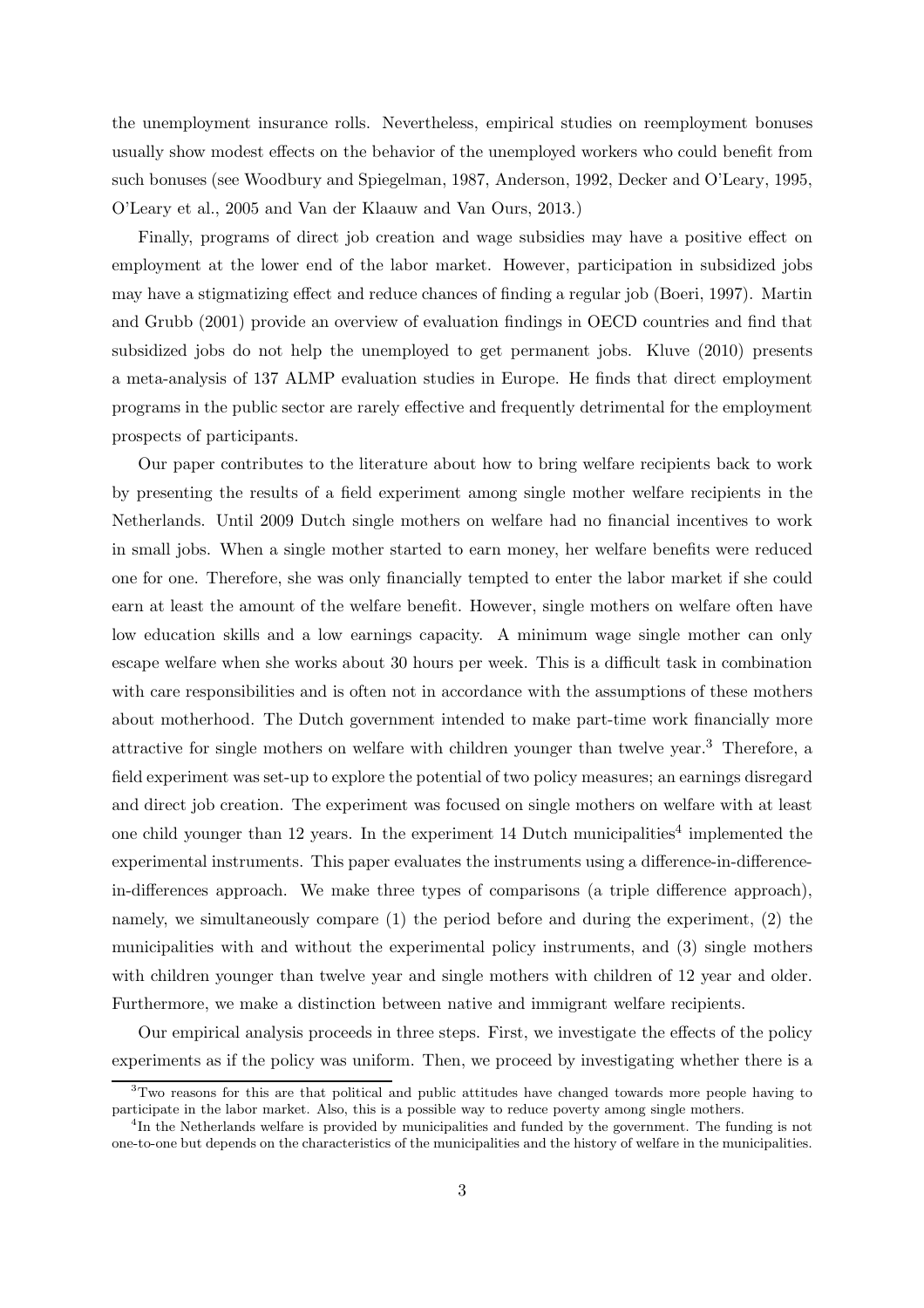difference in the effect of the earnings disregard and the effect of job creation. Finally, we make a distinction between two types of treated single mothers depending on the age of their youngest child. We distinguish single mothers with the youngest child in the age categories 0-4 years from those with the youngest child 5-11 years, since the compulsory education requirement starts at the age of 5. Our main finding is that for immigrant single mothers there was a positive employment effect of an earnings disregard. Job creation increased working hours for immigrant single mothers with the youngest child between the age of 5 and 11 and for native single mothers with the youngest child between 0 and 4 years. Although the outflow from welfare is not affected, welfare expenditures go down. For native single mothers we find smaller treatment effects than for immigrant single mothers.

The set-up of our paper is as follows. Section 2 shortly explains the Dutch welfare system and describes the field experiment. Section 3 describes the data and section 4 presents some exploratory analyses. The empirical analysis is presented in section 5 and section 6 concludes.

### 2 Field experiment

#### 2.1 Welfare in the Netherlands

In the Netherlands welfare guarantees a minimum income for all unemployed or part-time employed workers with income below a basic income level. Welfare benefits are means-tested and a single mother can only qualify for welfare when she does not receive enough income out of labor, alimonies or other social insurances, like unemployment or disability insurance. Eligibility for welfare also depends on wealth. Renters may own at most 11 thousand euro and homeowners qualify for welfare when they own not more than 46 thousand euro. Finally, welfare recipients have to comply with guidelines on job search effort.

At the start of the experiment about 300,000 individuals in the Netherlands received welfare benefits (about 2.7% of all persons between the age of 15 and 65). Of these, a substantial percentage of 26% were lone parents, predominantly mothers. Single parents are of all household types most often on welfare; about 10.6% of all single parents depend on welfare (Statistics Netherlands, 2011). This makes single mothers an important group to investigate.

#### 2.2 Set-up of the experiment

In the experiment two instruments were used:

- 1. an earnings disregard of  $\epsilon$ 4 for each hour worked, up to  $\epsilon$ 120 net per month,
- 2. direct job creation in the public and private sector.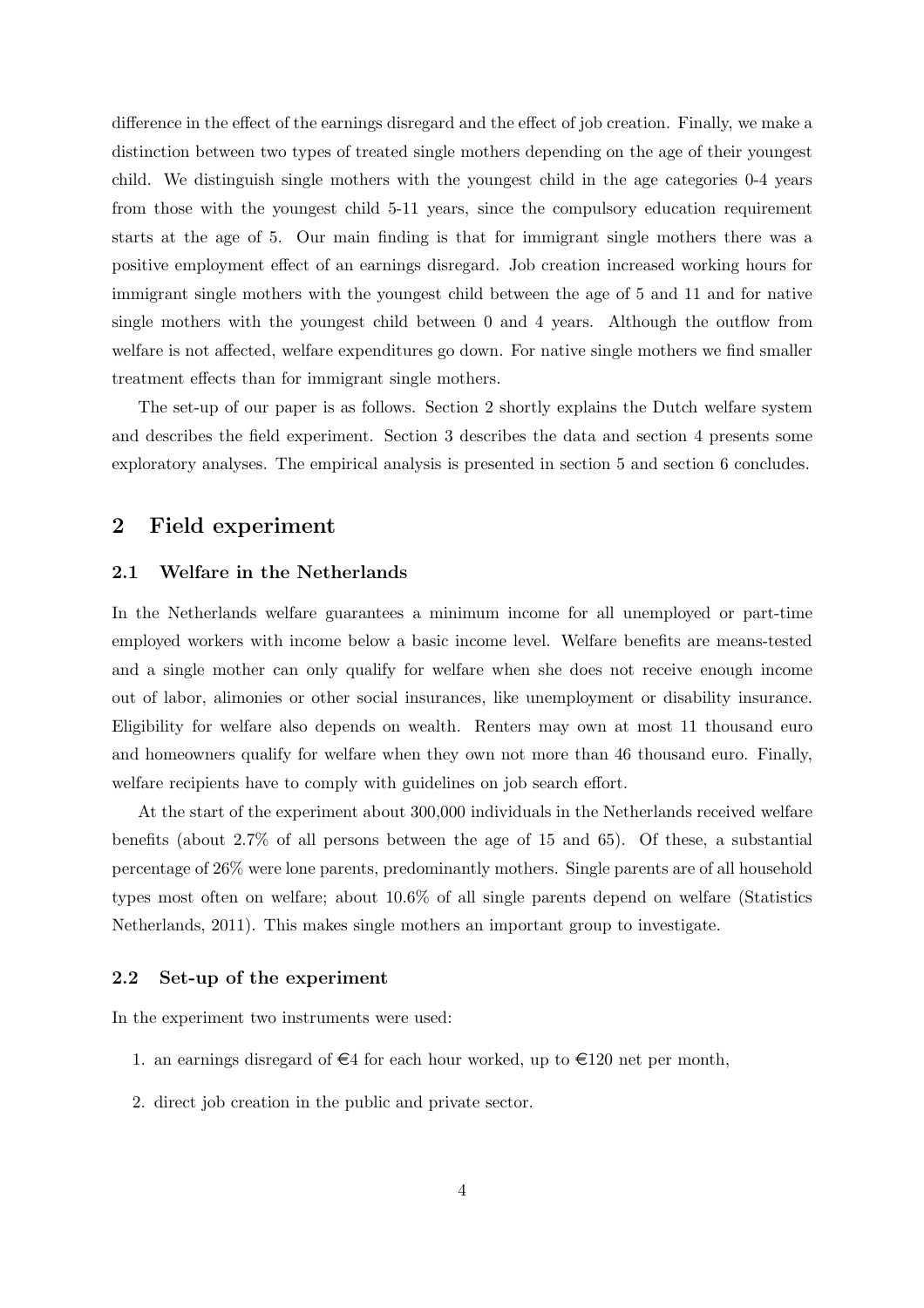The first instrument encouraged single mothers to participate in paid employment by allowing them to earn income while they are receiving financial assistance. In the experiment four euro per hour worked were exempted as income when determining the monthly welfare benefits. So, for every hour that a single mothers worked, she received  $\in 4$ , up to a maximum of  $\in 120$  per month.<sup>5</sup> Without this instrument, welfare benefits were reduced by the full amount of labor income.

Figure 1 illustrates how in a labor supply framework, the earnings disregard affects financial incentives in case the single mother could earn the hourly minimum wage of (approximately)  $\epsilon$ 7.50 and receives welfare benefits of  $\epsilon$ 225 per week. In this situation a minimum wage job of 30 hours per week would generate the same income as welfare benefits would. The budget constraint for a welfare recipient is BCA and maximum utility would be derived at point B. If an earnings disregard is introduced the new budget constraint is BDECA. The maximum earnings disregard on a weekly basis would be after 7.5 hours at point D. Figure 1 indicates that a welfare recipient might reach a higher utility in point D or perhaps slightly left of point D. It does not seem very likely that the welfare recipient would find a full-time job more attractive because of the earnings disregard.

The second instrument is direct job creation in the public and private sector (a so called 'labor pool'). For this instrument municipalities search jobs for single mothers for at least 12 hours per week. Single mothers in the labor pool work for a regular employer or for the municipality itself, and the jobs may be subsidized if the earnings capacity of the single mother is low. When analyzing direct job creation we analyze an intention to treat, since the results are based on the initial treatment assignment and not on the treatment effect for people who actually took the treatment (who participated in the labor pool). The intention-to-treat effect does not suffer from a nonrandom assignment of jobs to single mothers eligible for direct job creation. Also, using an intent-to-treat analysis we analyze how direct job creation works in a realistic context, which explicitly acknowledges the success or failure that municipalities experience in finding jobs for single mothers on welfare. A disadvantage of the intent-to-treat design is that we may underestimate the potential effectiveness of job creation, for example, in case municipalities do not succeed in finding jobs for single mothers on welfare.

Fourteen Dutch municipalities participated in the experiment (the treatment municipalities). All of them applied the earnings disregard to all single mothers with a least one child below the age of 12 (the treatment group). Six of these fourteen municipalities also applied direct job creation. We exploit this variation to identify the effect of direct job creation.<sup>6</sup> All other Dutch

<sup>&</sup>lt;sup>5</sup>As a point of reference, in January 2011 gross legal minimum wage was  $\epsilon$ 1424 per month, for employees as from the age of 23 who work full-time (36, 38, or 40 hours per week, depending on the sector of employment). This means a net wage of about  $\epsilon$ 1150 and a net hourly wage of about  $\epsilon$ 7.60.

<sup>&</sup>lt;sup>6</sup>During the period of analysis also reemployment bonuses were introduced in the treatment municipalities. Single mothers on welfare could receive a reemployment bonus of  $\epsilon$ 500 when they left welfare for at least six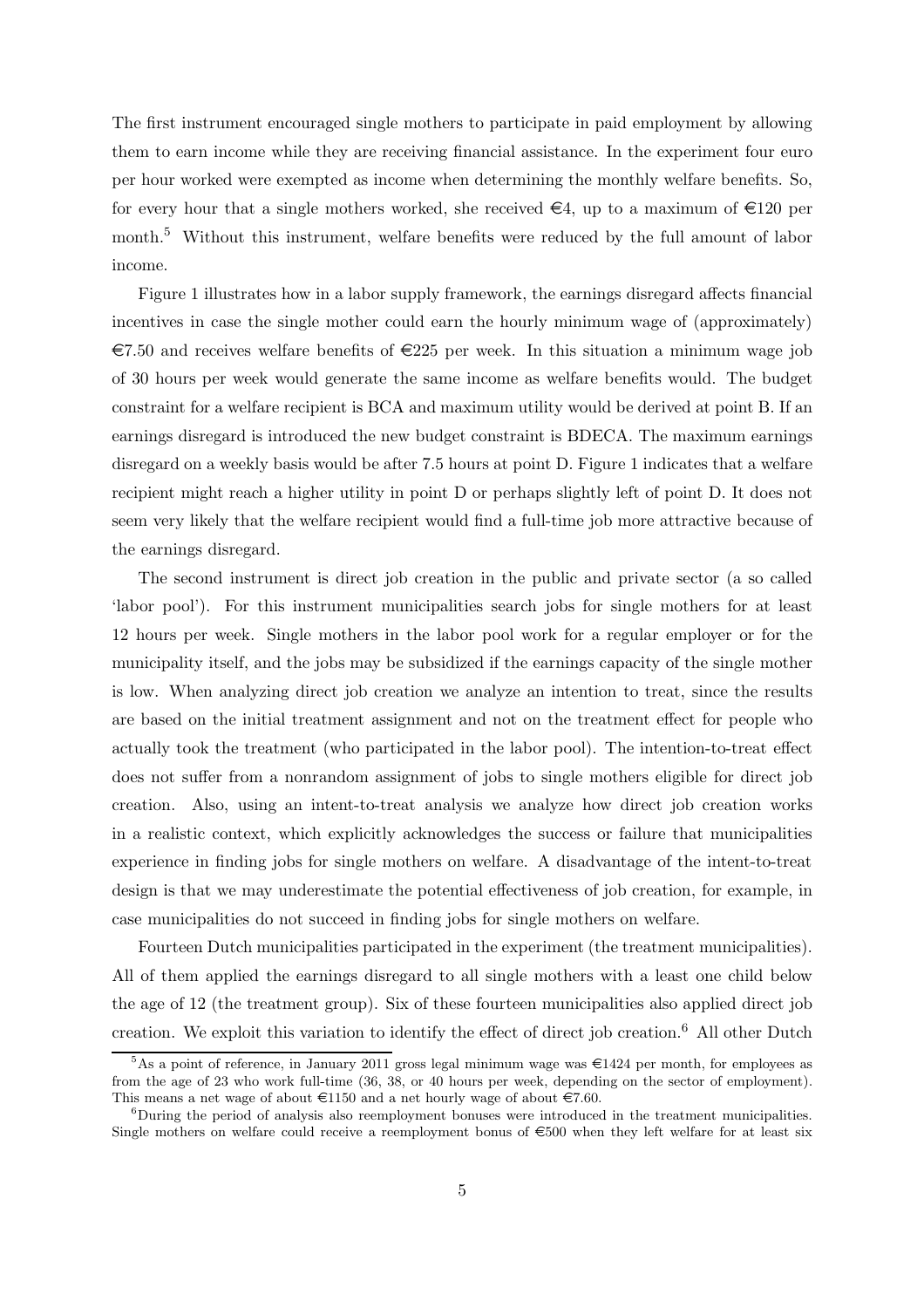municipalities<sup>7</sup> form the control municipalities and single mothers with children between the age of 12 and 18 form the control group. The instruments were implemented in 2009-2010 (the treatment period). We have also data of the years 2005-2008 available, which form the control period.

The treatment municipalities are of different size and are geographically spread through the Netherlands.<sup>8</sup> Municipalities were not forced to participate in the experiment. Instead, municipalities got the opportunity to apply for the experiment and if they participated they had to implement the instruments, for which they received a financial compensation. The advantage of voluntary participation is that the participating municipalities are capable and motivated to implement the instruments. A possible drawback of voluntary participation is that selection may take place. Possibly it are especially the motivated municipalities that participate, who perform already relatively good. On the other hand, participating municipalities may have relatively underprivileged single mothers. We contacted the representatives of all treatment municipalities repeatedly and did not find any indications for any of these reasons. Also, by using a difference-in-difference-in-differences approach we correct for a priori differences between treatment and control municipalities. Furthermore, we compare observed characteristics of the single mothers in the treatment and control municipalities.

When participation growth in the treatment group would crowd out participation of single mothers in the control group, we would overestimate the effect of the instruments. However, single mothers are only a small group in the total population of job seekers such that we are not much concerned about this.<sup>9</sup>

## 3 Data

The data are taken from the 2005-2010 statistics on welfare benefits (BUS, Bijstandsuitkeringenstatistiek, CBS 2010a) and the 2005-2010 population register (GBA, Gemeentelijke Basisadministratie, CBS 2010b), both gathered by Statistics Netherlands. The BUS is an administrative dataset that contains all welfare recipients in the Netherlands and provides information about gender, age, the cause of the welfare benefits, whether welfare recipients receive income from

months because of working enough hours in the labor market to be financially independent. In some municipalities reemployment bonuses were already implemented before the experiment and part of the municipalities that did not participate in the field experiment also provided reemployment bonuses. We have no information about which control municipalities provided reemployment bonuses and therefore we cannot identify the effect of the reemployment bonus using the difference-in-differences approach. In the estimation we correct for the fact that in some treatment municipalities the control group was entitled to a reemployment bonus and that in some municipalities the treatment group was already entitled to a reemployment bonus in the treatment period.

<sup>7</sup> In total the Netherlands consisted of 441 municipalities at January 1, 2009.

<sup>8</sup>The participating municipalities that we study in this analysis are Almere, Bodegraven, Breda, Echt-Susteren, Enschede, Groningen, Heerenveen, Nijmegen, Reiderland, Schiedam, Scheemda, Vlaardingen, Winschoten, and Zwolle.

<sup>&</sup>lt;sup>9</sup>Single parents comprise 26% of the whole population in welfare.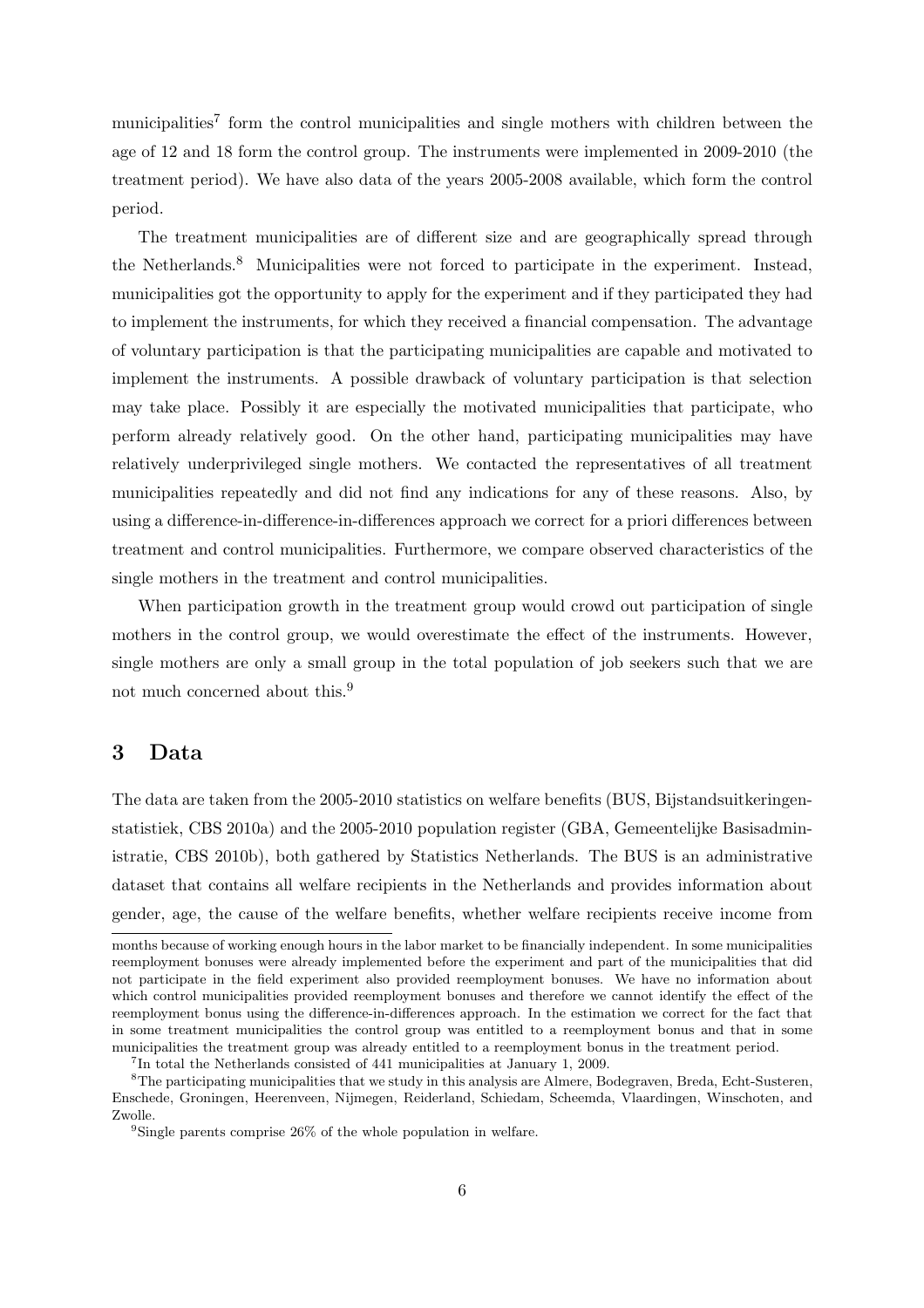other resources (like labor income or alimony), the amount of welfare benefits that they receive, and whether they are a homeowner or not. The GBA, on the other hand, is an administrative dataset that provides information about the number of children, age of the children, marital status and the ethnicity of all people registered in Dutch municipalities.

We select all Dutch municipalities except Amsterdam and Langedijk. Amsterdam and Langedijk participated in the experiment, but the implementation of the experimental instruments failed in these municipalities, such that they do not provide reliable information about the effects of the instruments. Furthermore, we select all single mothers that flowed into welfare as from January 1 2005. Table 1 shows the yearly inflow of single mothers in welfare for the treatment group and the control group in the treatment and control municipalities. In total we observe 72,814 welfare spells. Relatively a lot of welfare spells started in 2009 and 2010, probably as a result of the financial and economic crisis. About 13% of the welfare spells started in a treatment municipality and the treatment group is about six times larger than the control group.

The 72,814 welfare spells are observed for 63,058 single mothers. Table 2 shows the number of spells we observe for each single mother in the treatment and control groups. For most of the single mothers  $(86\%)$  we just observe one spell, for  $12\%$  of the single mothers we observe two spells, and for the remaining 2% we observe three spells or more. The characteristics of the single mothers on welfare are presented in table 3, where we compare the characteristics of single mothers in the treatment and the control group, for the treatment and control municipalities, and for the treatment and control period. The descriptives show that the average age of the single mothers is 34 in the treatment group and 41 in the control group. On average, single mothers in the treatment group have 1.9 children and in the control group 1.7. The youngest child is on average 4.4 years old in the treatment group, and 13.9 years old in the control group. The treatment group consists of a lot of unmarried lone single mothers, while the control group consists of relatively more divorced women. Between 2005-2008 and 2009-2010 the number of divorced single mothers increased, while the number of married mothers decreased. However, all mothers that we study are living single. A relative large share of 32% of the single mothers are first generation non-western immigrants. The share of homeowners is low (3.3%).

## 4 Exploratory analysis

We observe five variables of interest to establish the effectiveness of the policy instruments. Two of them relate to durations, i.e. the duration to a part-time job while remaining in welfare and the duration until outflow from welfare occurs. The other three are financial variables, i.e. earnings received by the single mothers, welfare benefits paid by the municipalities, and the sum of earnings and welfare benefits. In the remainder of this section we explore these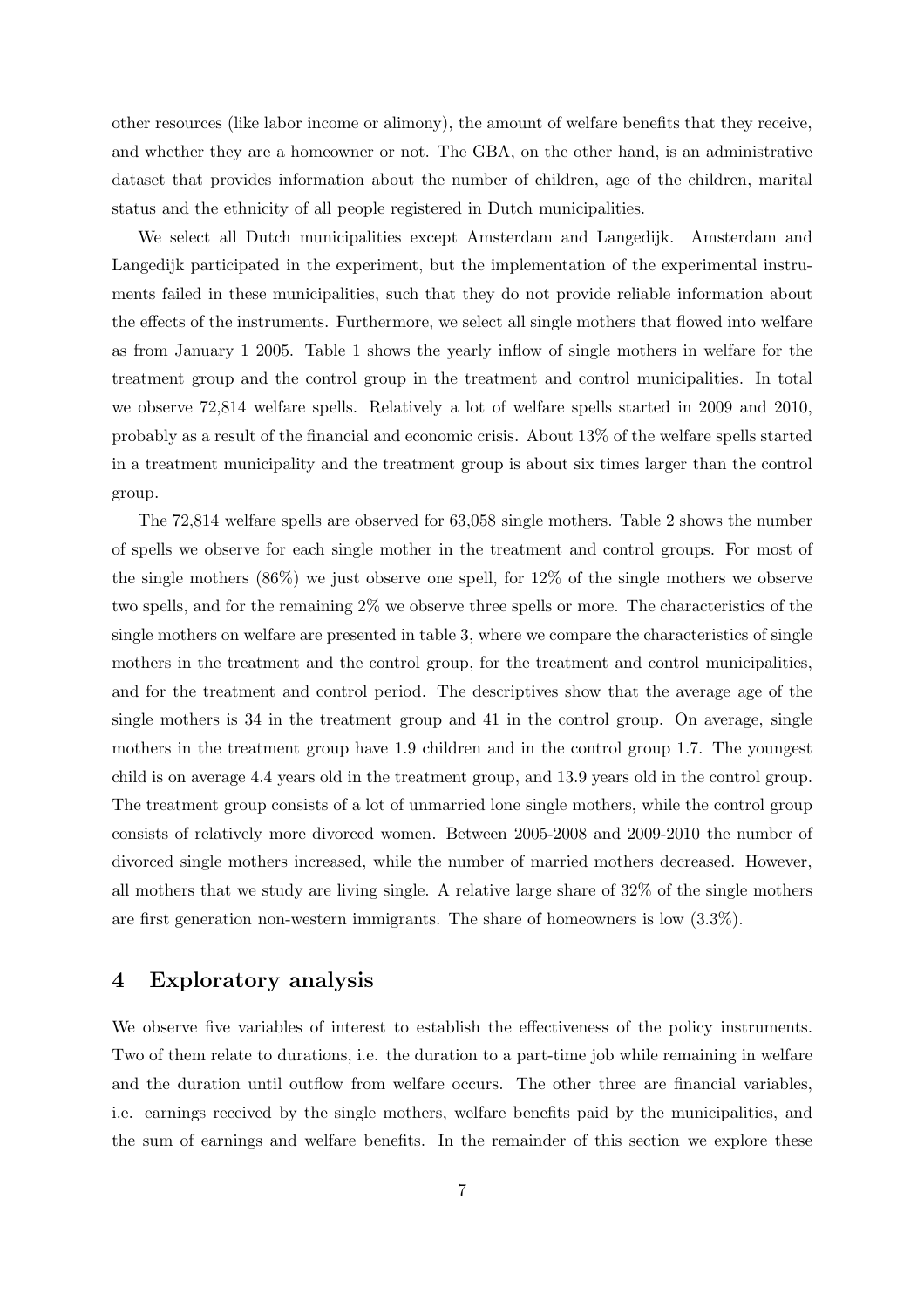variables of interest, where we separately consider immigrant single mothers which we define as non-Western immigrants and native single mothers which we define as native Dutch or Western immigrants. Immigrant single mothers may have language difficulties and may be influenced by their home-country culture regarding the upbringing of children (Fernandez, 2007; Kok et al., 2011). This may influence their labor force participation and their reaction to the instruments. Furthermore, compared to natives, immigrant single mothers relatively often bring up their children alone as from birth, without a father. By way of exploratory analysis we consider uniform treatment effect comparing treatment groups to control group, treatment municipalities to control municipalities and treatment period to control period. In the exploratory analysis we ignore the heterogeneity in treatment and the potential heterogeneity of the treatment group.

#### 4.1 Duration indicators

The earnings disregard and direct job creation may increase the inflow of single mothers to a part-time job, which diminishes their dependency on welfare. The solid lines in figure 2a and 2b present the inflow to part-time work for immigrant single mothers. At  $t = 0$  a welfare spell starts and the graphs show the share of immigrant single mothers that started a part-time job over the duration of their welfare benefit spell. Figure 2a shows that in the control period the inflow into part-time work was about the same in treatment and control municipalities, which reassures us about the comparability of the treatment and control municipalities. Within 730 days after the start of a welfare spell almost 20% of the single mothers in the treatment group started part-time work. In the treatment period the inflow to part-time jobs diminished in control municipalities, probably related to the slowdown in economic activity. However, in treatment municipalities the inflow to part-time jobs increased, despite the economic crisis. Since we have no reason to assume that only single mothers in the control municipalities are influenced by the crisis, this indicates a positive effect of the experiment on the inflow to part-time work. The dashed lines in figure 2a show first differences for the treatment groups. The first difference is positive for treatment municipalities, since the inflow to part-time work in the treatment municipalities is higher in the treatment period than in the control period. For the control municipalities the inflow to part-time work decreased, such that the first difference is negative. Figure 2b shows the same graph for the control group. In the control period the inflow to part-time work was somewhat higher in treatment than in control municipalities. In both treatment and control municipalities the inflow to part-time work decreased, which results in negative first differences (the dashed lines). In figure 2c we plot the double differences – between the treatment period and the control period and between the treatment group and the control group – for the control municipalities and for the treatment municipalities. For example, the double difference (dif2) of the treatment municipalities shows us that in the treatment municipalities the increase in the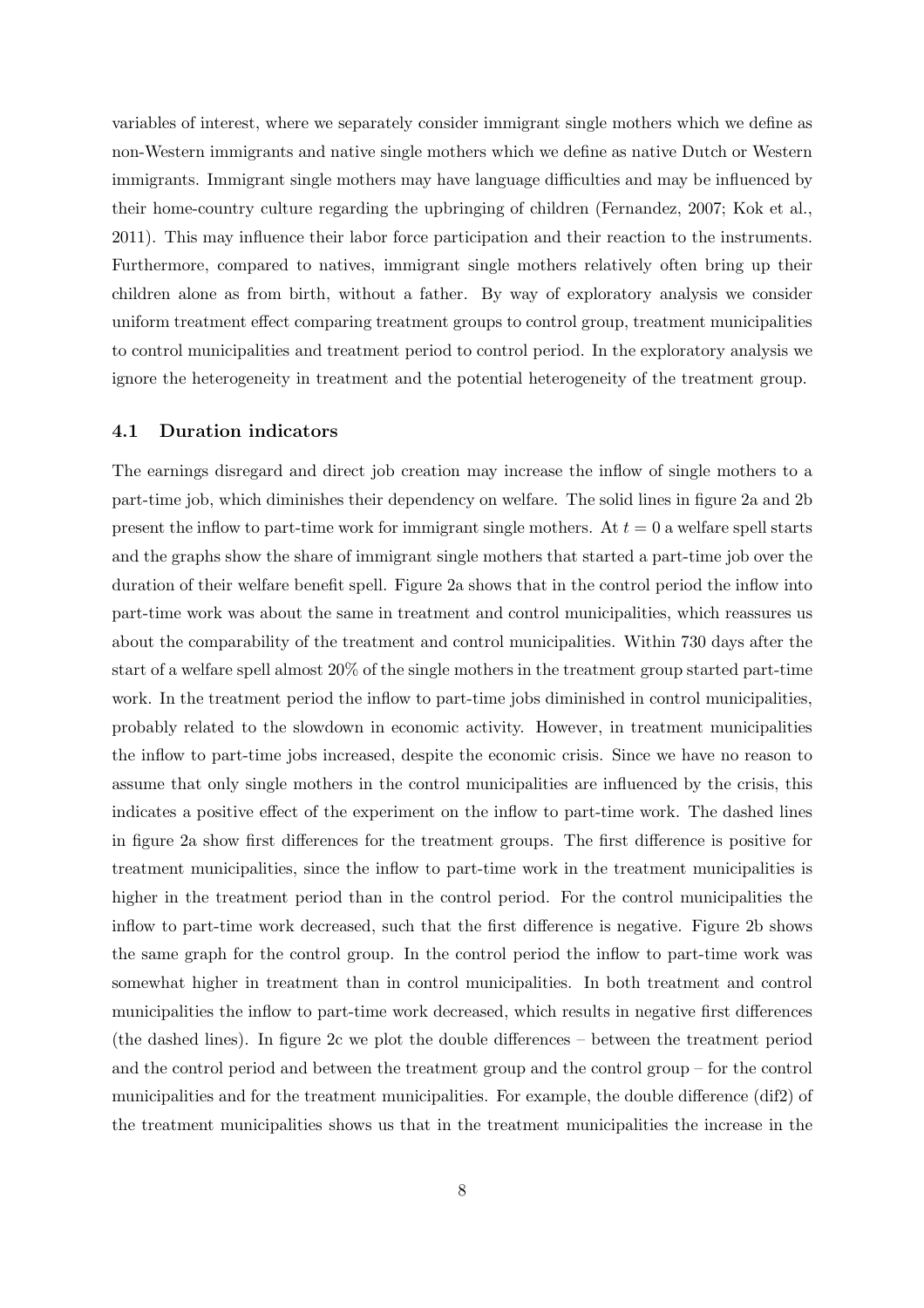inflow to part-time work within two years after the start of the welfare benefit was 23% higher in the treatment than in the control group. The double difference of the control municipalities is almost zero, indicating that there are no large differences between the treatment and the control group in the control municipalities. The triple difference is clearly positive indicating a positive treatment effect. Using the triple difference we take into account that the business cycle may had a different effect on the treatment and the control group, and we exclude the possibility that the results are the consequences of municipality-specific developments (e.g. that treatment municipalities are less affected by the crisis than control municipalities). The bottom part of figure 2 shows the same graphs for native single mothers. Here the graphs for the treatment and the control group and for the treatment and control municipalities are not so different indicating that there is hardly any treatment effect, as is confirmed by the triple difference graph in figure 2f.

When interpreting the graphs in figure 2 we have to take into account that not all single mothers received the treatment as from the start of their welfare spell. In addition, the sample becomes more and more selective over the welfare duration. In the model we will take this into account by including unobserved heterogeneity. Panel a of table 4 is set-up in the same way as figure 2 and shows how the triple differences after a welfare spell of 2 years can be calculated. The left part of panel a shows the numbers for immigrant single mothers. For the control municipalities there is not a big difference between the evolution of the treatment group and control group in the share of single mothers finding a part-time job within 2 years. The double difference is equal to 0.04. For the treatment municipalities there is a substantial difference. Whereas the control group faces a decline of 0.19, the treatment group has an increase of 0.04, leading to a double difference of 0.23. In combination with the double difference for the control municipalities of 0.04 this leads to a triple difference of 0.19, i.e. a triple difference of 19 percentage-points. The right-hand side part of panel a of table 4 shows that for native single mothers the triple difference estimates of the treatment effects are small. Here the triple difference is only -0.01.

The second duration indicator from which the effectiveness of the treatment may be derived is the duration of the welfare spell. The earnings disregard and direct job creation may strengthen mother's labor force attachment and increase their probability to flow out of welfare. However, on the other hand, direct job creation may have a lock-in effect and the earnings disregard may be so attractive that outflow from welfare becomes less attractive. To find out which argument dominates it is important to examine the effect of the instruments on the outflow from welfare. In the data we have information about total outflow from welfare. We do not know whether people flow out of welfare because of a job or because of other reasons such as finding a partner. Therefore we assume that, given our difference-in-difference approach,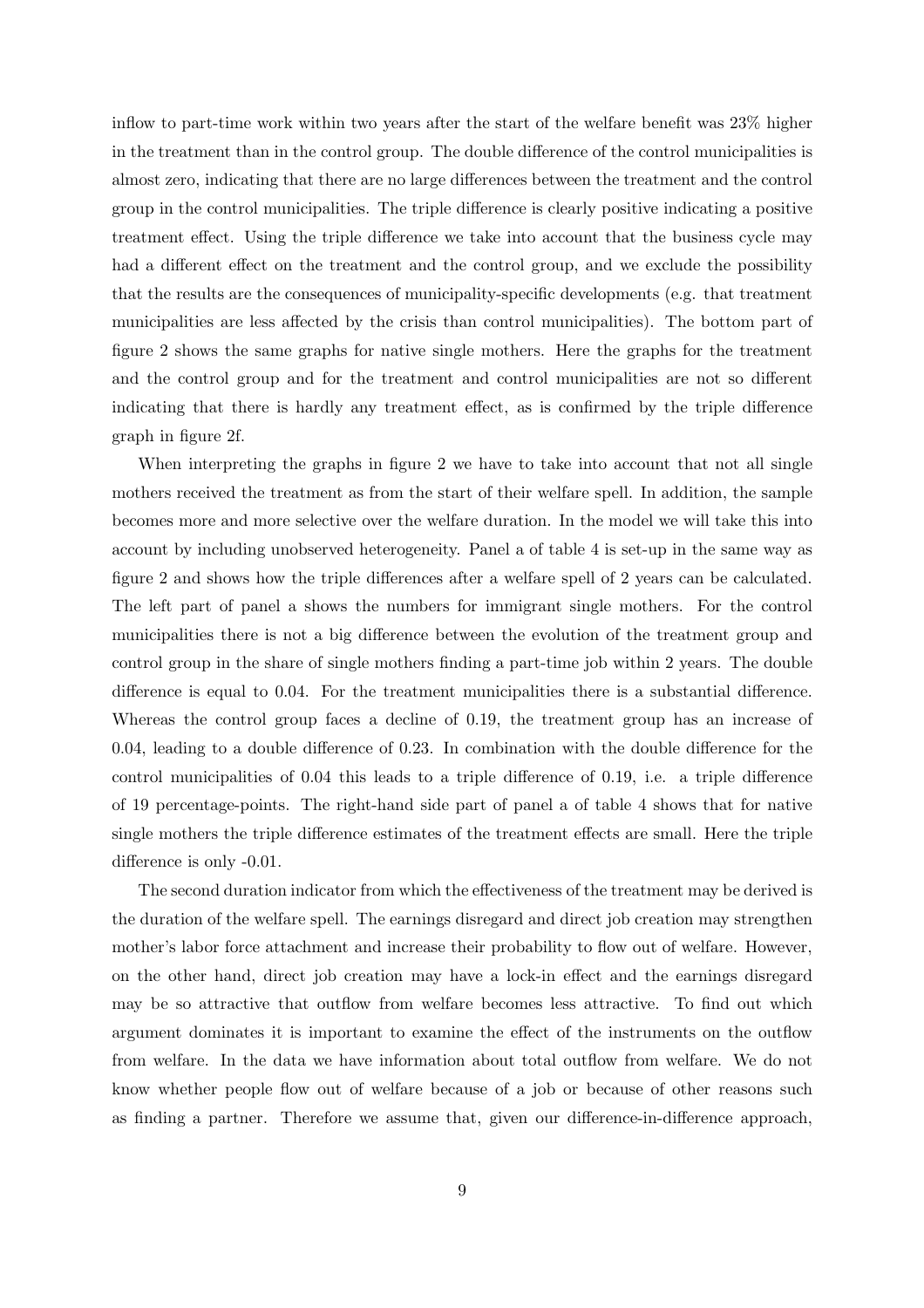outflow because of reasons other than work are not influenced by the experiment. Just as before, we start with comparing the treatment and control municipalities for single mothers in the treatment group (figure 3a). Again at  $t = 0$  the welfare benefits start. The graph shows that in the control period one year after the start of a welfare benefit 31% of the single mothers in the treatment group left welfare, after two years this was 54%, and after three years this was about 63%. In the treatment period outflow was lower, probably because of the economic crises. Nevertheless, both before and during the experiment the outflow from welfare was about the same in the treatment and control municipalities. This indicates that in total the instruments did not have an effect on the outflow from welfare. Figure 3b compares the treatment and the control treatment municipalities conditional on being a member of the control group. Here too the differences between the treatment municipalities and the control municipalities are small. Figure 3c shows that the triple difference is small indicating a small treatment effect. The lower part of Figure 3 shows that by and large for natives the results are very much the same.

Panel b of table 4 collects the results of the graphs in figure 3 and shows us triple difference estimates of the treatment effects. For immigrants the treatment effect is 2 percentage-points, for natives it is 5 percentage-points. Apparently, the treatment effects are small or perhaps even absent.

#### 4.2 Financial indicators

The remaining three indicators of the success of the treatment relate to financial variables. Compared to the inflow to a part-time job, described above, labor income also measures whether people who were already participating in a part-time job increased working hours because of the earnings disregard. Furthermore, with these variables we examine whether the instruments reduce the welfare benefits that have to be paid by the municipalities and whether the instruments reduce poverty among single mothers and their children.

Figure 4 shows the distribution of welfare benefits and income from sources other than welfare during the experiment. Income from other resources includes labor income, but also resources like alimonies from ex-partners and tax reductions. Unfortunately, we can not distinguish labor income from other income that single mothers receive in addition to welfare. However, using the difference-in-differences approach, we can reasonably assume that other income, like alimonies, are not influenced by the experiment and in the remainder of this paper we will therefore define income from others sources as earnings. Figure 4a shows that 38% of the welfare recipients received welfare benefits between  $\epsilon$ 1000 and  $\epsilon$ 1049 per month. Those who received less benefits mostly received labor earnings and/or alimonies in addition to welfare benefits. Higher benefits are often related to post-payments. Figure 4 demonstrates that 44% of the welfare recipients receive income less than  $\in 99$  from other resources in addition to their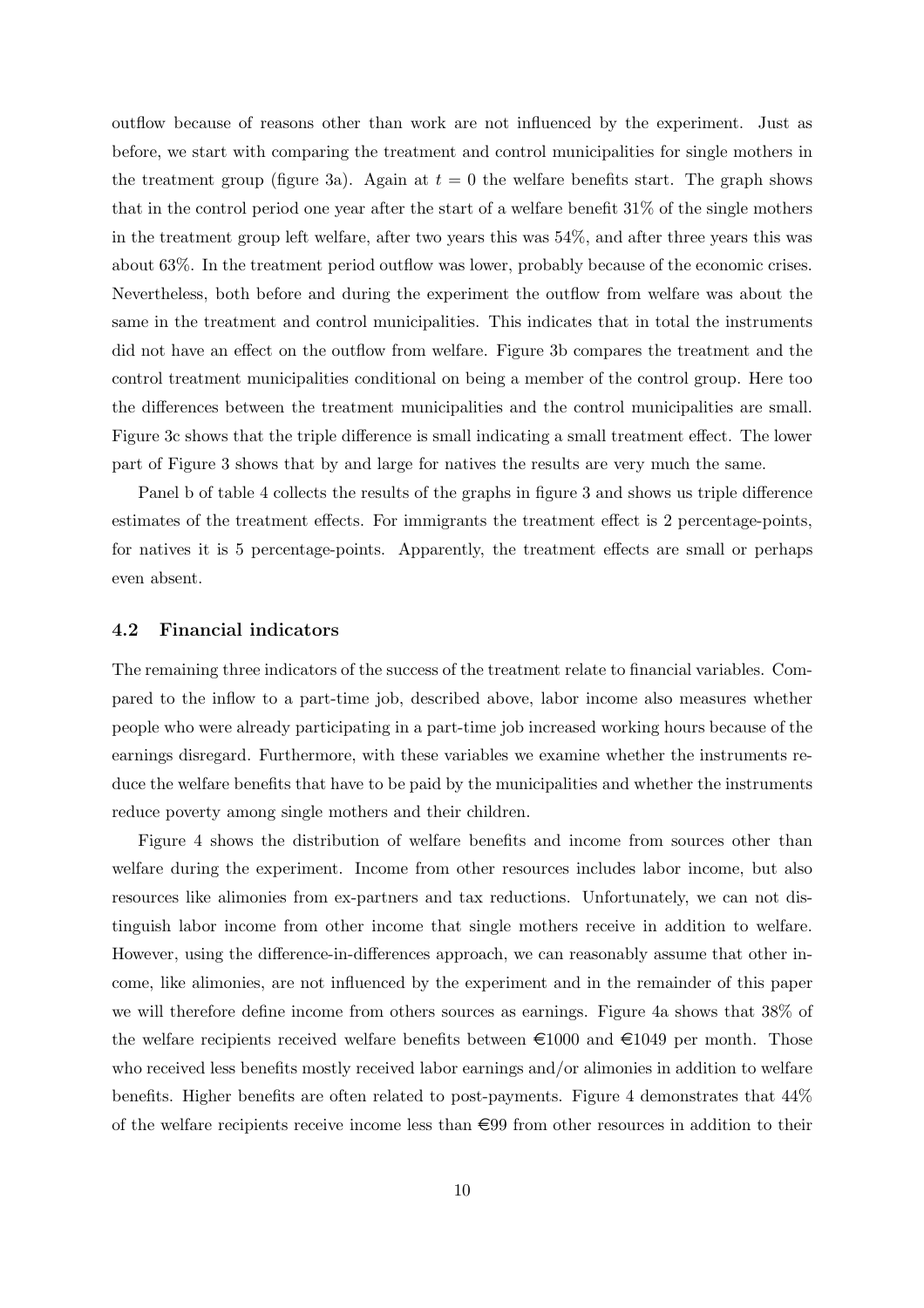welfare benefits. This often consists of a general tax credit. People with more income from other sources mainly receive income from labor or the ex-partner (alimonies).

The policy of income disregard and job creation caused an increase in earnings, as shown in panel c of table 4. For immigrant single mothers the increase in earnings is about  $\in$ 41, while for native single mothers it is about  $\epsilon$ 8 per month. Panel d of table 4 gives an indication of how the welfare benefits are affected using the same triple difference set-up as before. For immigrant single mothers due to the earnings disregard and job creation welfare benefits on average went down with about  $\epsilon$ 30 per month. For the native single mothers this was only  $\epsilon$ 9 per month. Finally, panel e shows that the net benefits for the single mothers are low; for immigrant mothers it is about  $\epsilon 10$  per month, for native mothers it is almost zero.

## 5 Empirical analysis

#### 5.1 Model

In addition to the exploratory analysis presented above, we estimate models to take into account background characteristics and unobserved heterogeneity. Using these models we can take into account changing compositions between the treated and non-treated single mothers that may affect the outcome variables.

To identify the effect of the experiment we use three dimensions, (1) we compare the treatment and the control group, (2) we compare treatment and control municipalities, and (3) we compare the treatment period (2009-2010) and the control period (2005-2008). We combine these dimensions using the difference-in-difference-in-differences approach explained by Imbens and Wooldridge (2007). The advantage of the triple difference approach is that 1) when developments are different for the treatment and the control group because of other reasons than the instruments we can take this into account by comparing the developments in the control municipalities, and 2) when developments are different for the treatment and control municipalities because of other reasons than the experiment we can take this into account by comparing the control group in the treatment and control municipalities. Using the triple difference approach we have to assume that without the experiment developments for the control group and developments for the treatment group in the control municipalities would have been the same.

The determinants of the inflow into part-time work and the outflow from welfare are established using a hazard rate model in which the transition rate of individual  $i$  at duration  $t$ conditional on observed characteristics  $X$ , unobserved characteristics  $u$  and treatment variables function  $D\gamma$  is specified as follows:

$$
\theta(t|X_{it}, D_{it}, u_i) = u_i \lambda(t) \exp(X_{it}\beta + D_{it}\gamma)
$$
\n<sup>(1)</sup>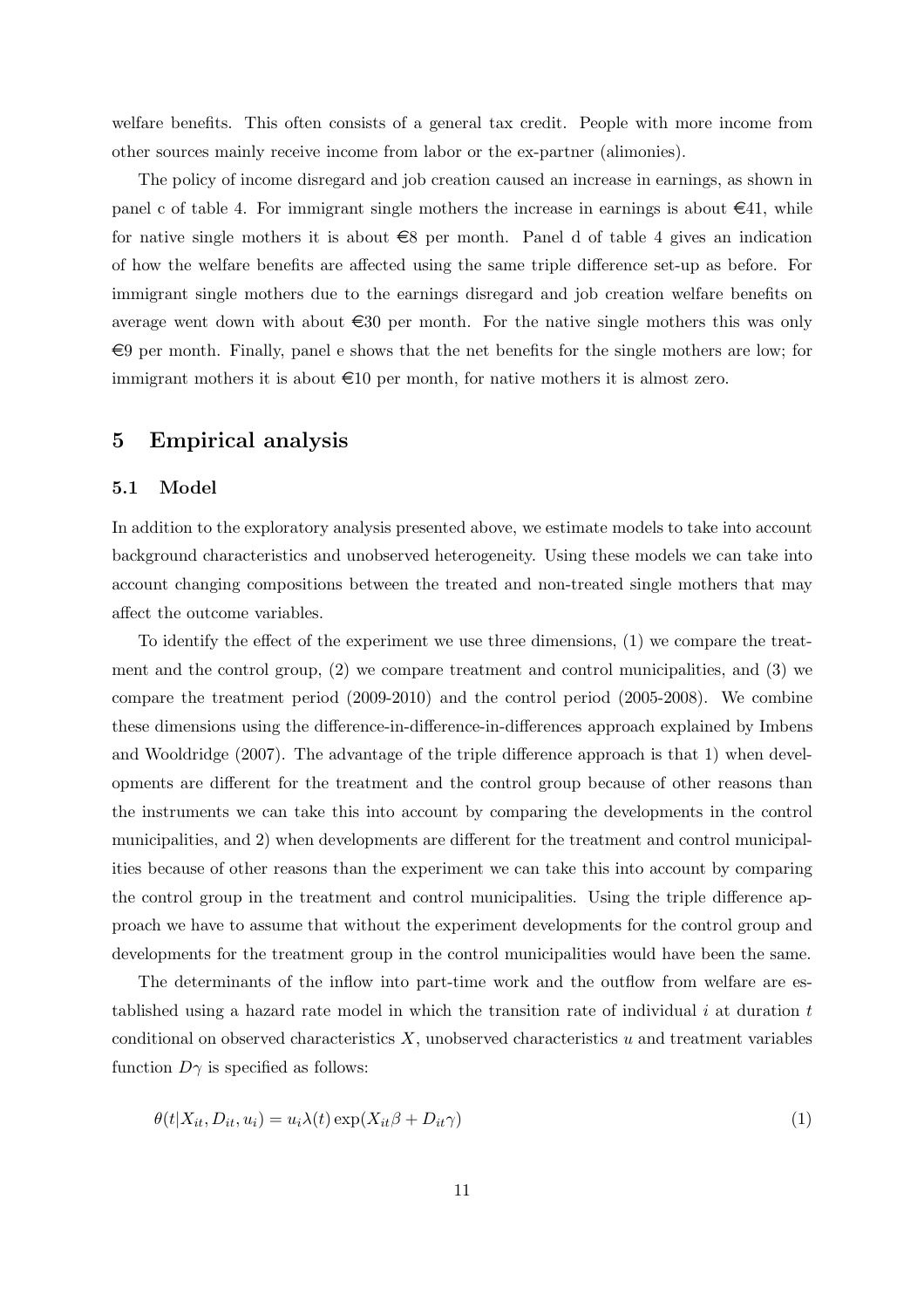where  $\beta$  is a parameter vector and  $\lambda(t)$  a piecewise constant function representing the pattern of duration dependence. We assume unobserved heterogeneity u to follow a Gamma distribution with variance  $\theta$ .

The vector X contains control variables such as the age of the single mother, the age of the youngest child, the number of children, marital status, the cause of the welfare benefits, whether the single mother receives alimony, and whether the single mother is a homeowner. In addition, X contains year dummies, dummies for the treatment municipalities, to control for period and municipality specific characteristics, and dummy variables to correct for the presence of a reemployment bonus in some treatment municipalities  $(B)^{10}$ .

The treatment variables function  $D\gamma$  is specified as follows:

$$
D_{it}\gamma = \gamma_1 G_{it} + \gamma_2 T_t + \gamma_3 M_i \cdot G_{it} + \gamma_4 M_i \cdot T_t + \gamma_5 G_{it} \cdot T_t + \delta G_{it} \cdot M_i \cdot T_t \tag{2}
$$

where  $G$  represent a dummy variable for the treatment group,  $M$  a dummy variable for the treatment municipality, and  $T$  a dummy variable for the treatment period  $(T)$ .<sup>11</sup> The most important parameter in equation (2) is  $\delta$ , which represent the uniform treatment effect based on the triple-difference approach.

The first term, G, captures the possible differences between the treatment and the control group (identification comes from the control period and the control municipalities). The second term, T, captures the difference between the treatment period and the control period (identification comes from the control group and the control municipalities).  $M \cdot G$  captures the possible differences between the treatment groups in the municipalities that did and did not implement the instruments (identification comes from the control period). The period effect may be different for the treatment and control municipalities, which is captured by the fourth term  $(M \cdot T)$ . The fifth term represent the interaction between treatment group and treatment period. We do not include  $M$  as a separate variable, because all treatment municipality dummies are already included in X.

The determinants of earnings  $y_{it}$  that single mother i receives in time period t in addition to her welfare benefit is established using a linear regression model of the form

$$
y_{it} = X_{it}\rho + D_{it}\kappa + \varepsilon \tag{3}
$$

 $10$ Unfortunately, we do not have information about reemployment bonuses in control municipalities. However, for all treatment municipalities we know whether and in which years they provided reemployment bonuses to the control group and the treatment group. To correct for this we include interactions of year and the provision of a reemployment bonus (yes=1, no=0). In addition, we allow these effects to be different for the treatment and the control group, and later on within the treatment group for single mothers with the youngest child younger or older than 5.

 $11$ Note that G is a time-varying variable as a single mother may switch between groups due to the introduction of the new policy or because of the fact that her youngest child turns 12 years of age.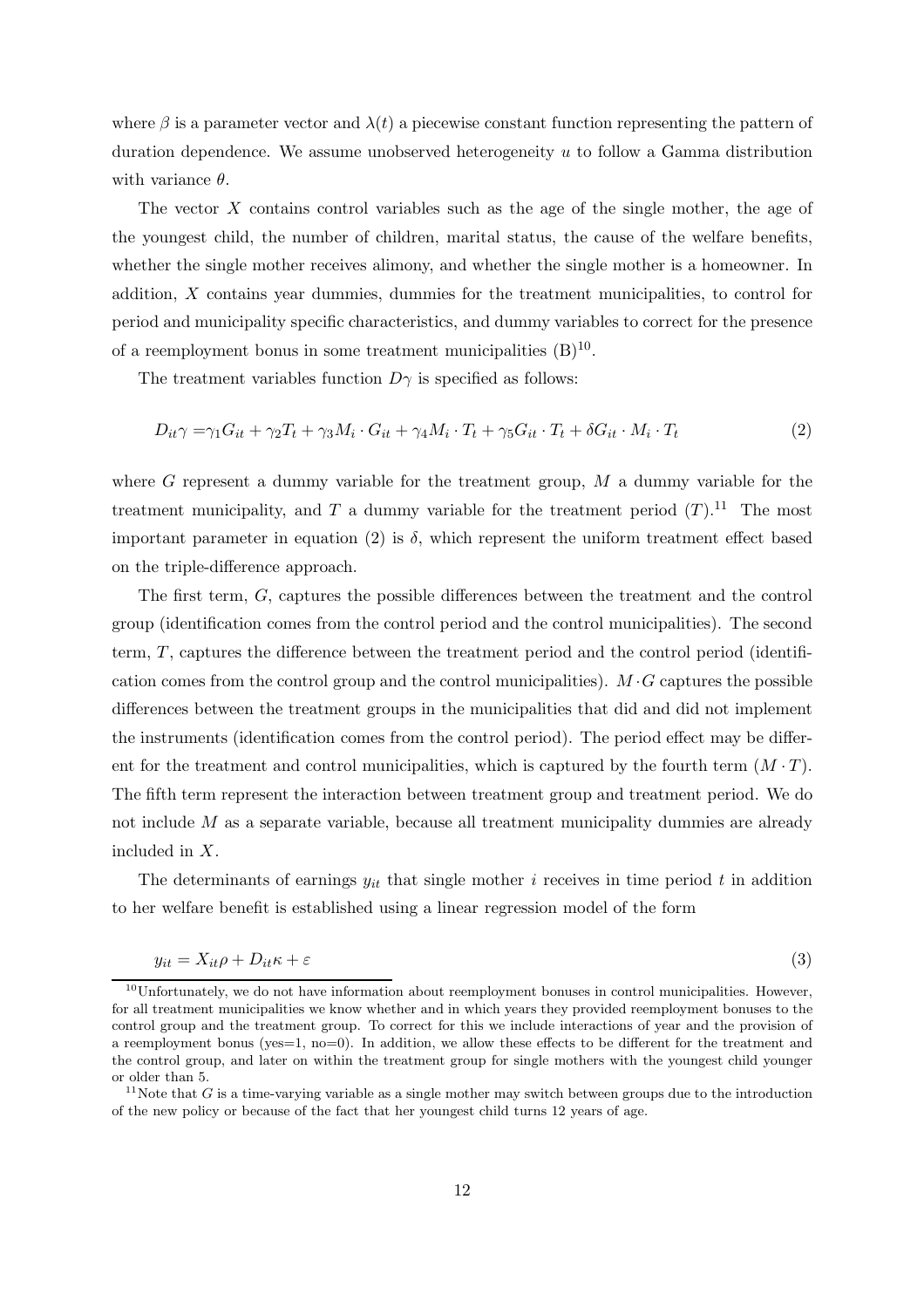where  $X_{it}$  and  $D_{it}$  are specified before. In the same way, welfare benefits per recipient, paid by the municipalities, and income are modeled using a linear regression model. By computing clustered standard errors, we take into account that there are observations that belong to the same persons.

#### 5.2 Parameter estimates

We present the results of our empirical analysis in three steps. In this section we present the effectiveness of the policies assuming that there is a uniform treatment effect. In the next section we investigate to what extent treatment effects are heterogeneous, i.e. whether earnings disregard have a different effect than job creation. In the section thereafter we investigate whether the treatment effects differ between different treatment groups making a distinction between single mothers with very young children aged 0 to 4 and single mothers with older children aged 5 to 11.

The top part of table 5 shows the estimated treatment effects assuming that these are uniform. The full parameter estimates are shown in tables A.1 and A.2. As shown in panel Ia of table 5, the treatment increased the inflow rate to a part-time job for immigrant single mothers almost sixfold  $(exp(1.778))$ . For native single mothers there is no significant treatment effect.<sup>12</sup> From panel Ib of table 5 it appears that there is no significant treatment effect on the outflow from welfare. Panel Ic shows that for both immigrant single mothers and native single mothers the policies increased earnings;  $\epsilon$ 95 per month for immigrant single mothers and  $\epsilon$ 62 per month for native single mothers. Welfare benefits go down for both groups albeit the effect is only significant – at a  $10\%$  level – for immigrant single mothers. Finally, panel Ie shows that single mother welfare recipients experience a net increase in their income, although this is only significant for immigrant single mothers.

#### 5.3 Sensitivity analysis – heterogeneous treatment effects

As indicated before, municipalities applied different types of policies to persuade single mothers to find (part-time) jobs and to leave welfare. All treatment municipalities allowed single mothers in the treatment group an earnings disregard. In addition to that some municipalities stimulated direct job creation in the public and private sector. By way of sensitivity analysis we investigate to what extent the different policy measures had different treatment effects. The bottom part of

<sup>&</sup>lt;sup>12</sup>Appendix table A.1 shows that the inflow into part-time employment increases with the age of the children and decreases with the number of children in the household. Lone single mothers who receive alimony start working part-time sooner than single mothers without any alimony and immigrants, especially first generation immigrants, are less likely to start a part-time job in addition to their welfare benefits. The longer people are in welfare without a part-time job, the less likely they are to start a part-time job (state dependence). Related to this, we find that the unobserved heterogeneity term is significant (the variance of the unobserved heterogeneity term,  $\theta$ , is significantly positive).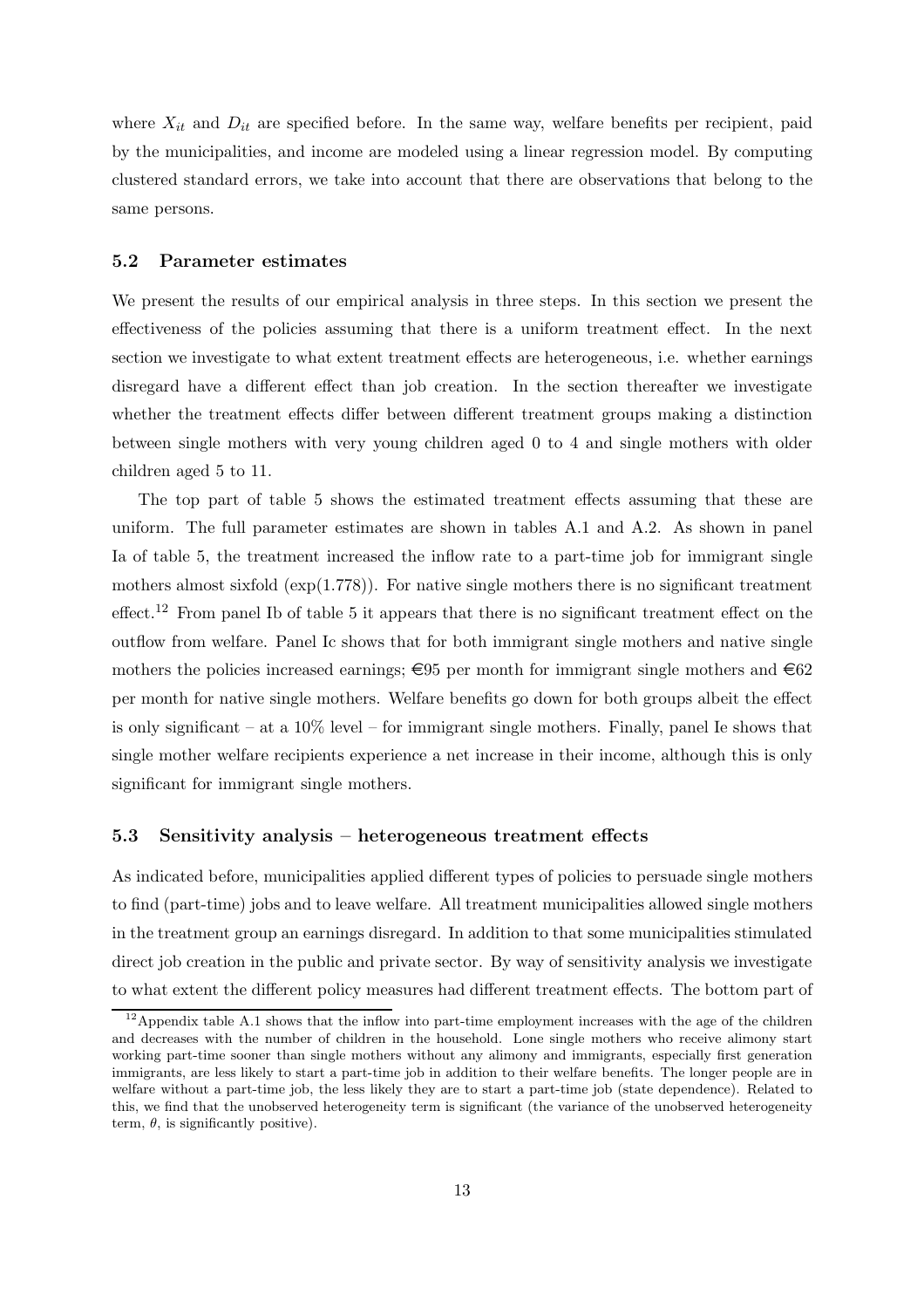table 5 shows the relevant parameter estimates. Panel a shows that for immigrant single mothers the earnings disregard has a significant positive effect on the inflow to a part-time job but job creation does not have a significant additional positive effect. For native single mothers none of the two instruments is significantly effective. For the outflow from welfare we find no effect of both instruments. As shown in panel IIc of table 5, the earnings disregard has a significant positive effect on the earnings of immigrant single mothers and a positive but not significant effect on the earnings of native single mothers. For both types of mothers, job creation has an additional significant positive effects on earnings, and similarly a significant negative effect on their welfare benefits. The sum of welfare benefits and earnings is only positive for immigrant single mothers through the effect of the earnings disregard.

#### 5.4 Sensitivity analysis – heterogeneous treatment groups

Table 6 presents the parameter estimates of the heterogeneous treatment effect on the various outcome measures if we distinguish two treatment groups, single mothers with the youngest child age 0 to 4 and single mothers with the youngest child of age 5 to 11. Panel a of table 6 shows the treatment effect for the inflow to part-time work. First, for immigrant single mothers on welfare we find a significant positive effect of the earnings disregard on the time to part-time employment. The earnings disregard increased the inflow rate to a part-time job four times  $(\exp(1.444))$  for immigrant single mother with the youngest child between the age of 0 and 4 and six times for immigrant single mothers with the youngest child between the age of 5 and 12  $(\exp(1.801))$ . Job creation does not affect the inflow to a part-time job significantly, and for native single mothers we do not find any significant effect of the policy instruments on the inflow to part-time work. Comparing these parameter estimates with those in panel IIa of table 5 it is clear that making a distinction between two treatment groups does not add much to the insight in the policy effects. The parameter estimates for the two treatment groups are not significantly different. The parameter estimates for the outflow from welfare are reported in panel b of table 6. They show that for both treatment groups the instruments have no significant effect on the outflow from welfare.

Part-time employment increases labor income, but labor income can also incline when people increase their number of hours of work or when those who flow into a job start working more hours per week because of the experiment. Panel c of table 6 shows that the earnings disregard increased earnings of immigrant single mothers significantly, with  $\in 96$  per month for mothers with the youngest child between the age of 0 and 4 and  $\epsilon$ 76 per month for mothers with the youngest child between the age of 5 and 11. To a lesser degree, and only weakly significant, the earnings disregard increased the income of natives with the youngest child of age 5-11 ( $\in$ 61) per month). Direct job creation was significantly effective for immigrants with children of age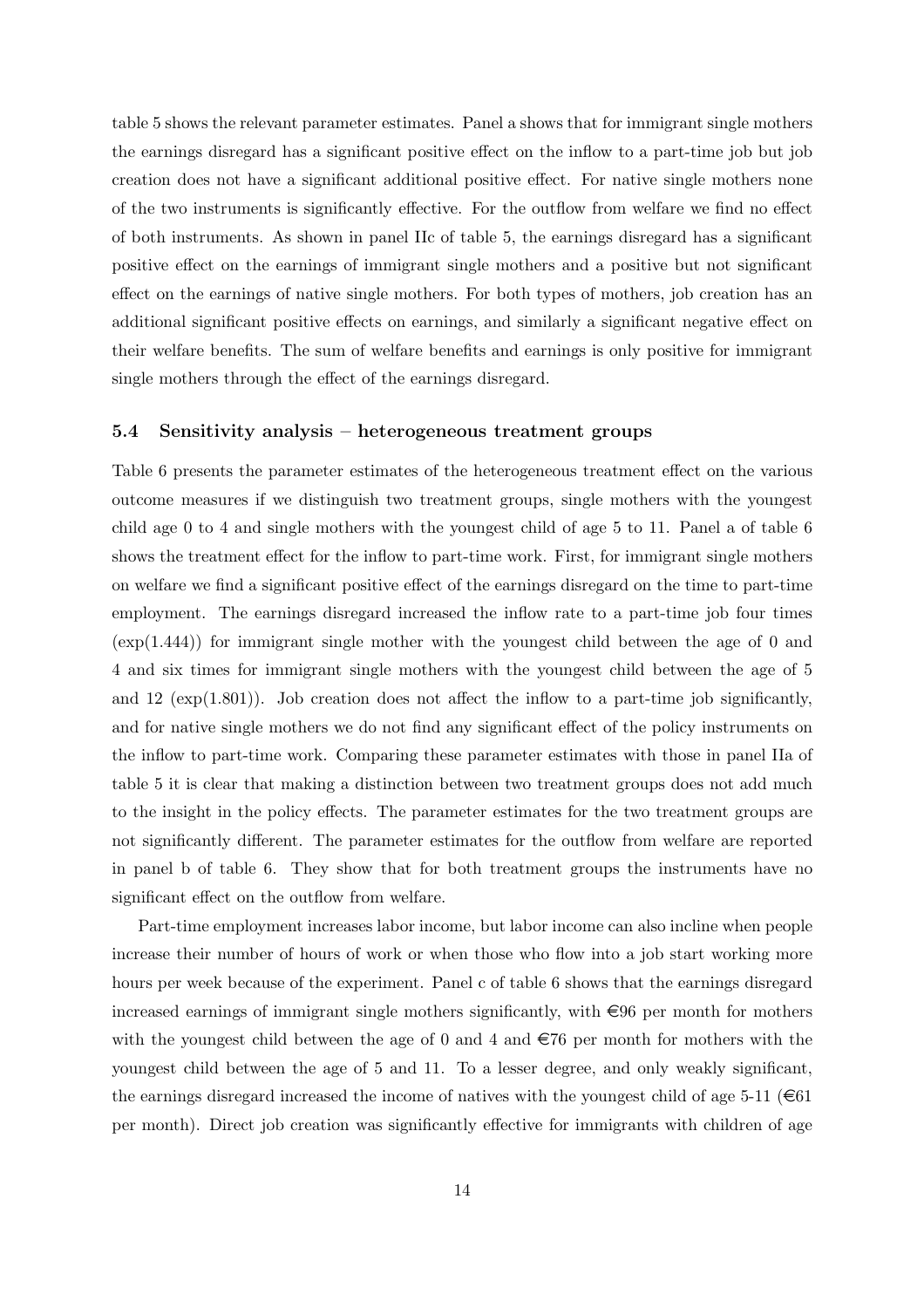5-11 (an income growth of  $\epsilon$ 79 per month) and natives with the youngest child between 0 and  $4$  years ( $\in$ 94 per month). Regarding job creation we measure the intention to treat. Immigrant single mothers with the youngest child between the age of 0 and 4 are the most difficult category within the treatment group and are less often approached by municipalities to participate in the labor pool. This may explain the insignificant effect of job creation for this group. On the other hand, natives with the youngest child between 5 and 11 years (the most 'easy' category within the treatment group) probably need less help in finding a job, such that direct job creation is not effective for them. Since the time to employment was not reduced by direct job creation (panel a), immigrant mothers with the youngest child between 5 and 11 years and native mothers with the youngest child between 0 and 4 years probably start jobs of more hours per week than they would do without direct job creation.

One of the aims of the experiment was to decrease welfare expenditures. When the experimental instruments increase labor force participation, and only part of labor income is exempted from the welfare benefit, this has a positive effect on the welfare benefits paid by the municipality. On the other hand, single mothers that already worked part-time before the experiment was implemented now receive an earnings disregard of  $\in \mathcal{A}$  per hour, whereas they received nothing before the experiment. This has a negative effect on the amount of welfare benefits per welfare recipient paid by the municipality. Panel d of table 6 shows that the positive effect dominates and the earnings disregard decreased welfare benefits significantly for immigrant single mothers with the youngest child between the age of 0 and 4. This can be explained by the increased labor force participation and earnings by this group. The ratio of the reduction in welfare benefits and extra earnings for immigrant single mothers with children between 0 and 4 years is 60%  $(0.055/0.096)$ . This is reasonable, since labor force participation was very low for this group at the start of the experiment, and when wages are on average  $\epsilon 10$  per hour for this group,  $\epsilon$ 4 is exempted and  $\epsilon$ 6 (60% of  $\epsilon$ 10) per hour is the financial advantage for the municipality. For immigrant single mothers with the youngest child between 5 and 11 years welfare benefits did not decline significantly, although part-time employment and earnings did increase by the earnings disregard. Probably this is caused by the effect described above, that treatment municipalities had to provide an earnings disregard also to single mothers who already worked before the experiment and who did not receive an earnings disregard before the experiment. For native single mothers with the youngest child between 5 and 11 years the earnings disregard had a weakly significant positive effect on earnings, but the effect on welfare benefits is not significant. Although the effect on welfare benefits is not significant, the ratio of the reduction in welfare benefits and extra earnings is high  $(0.047/0.061=77\%)$ , probably because the wage rate is relatively high for native single mothers with the youngest child between the age of 5 and 11. Higher wage rates increase the financial advantage for the treatment municipalities, since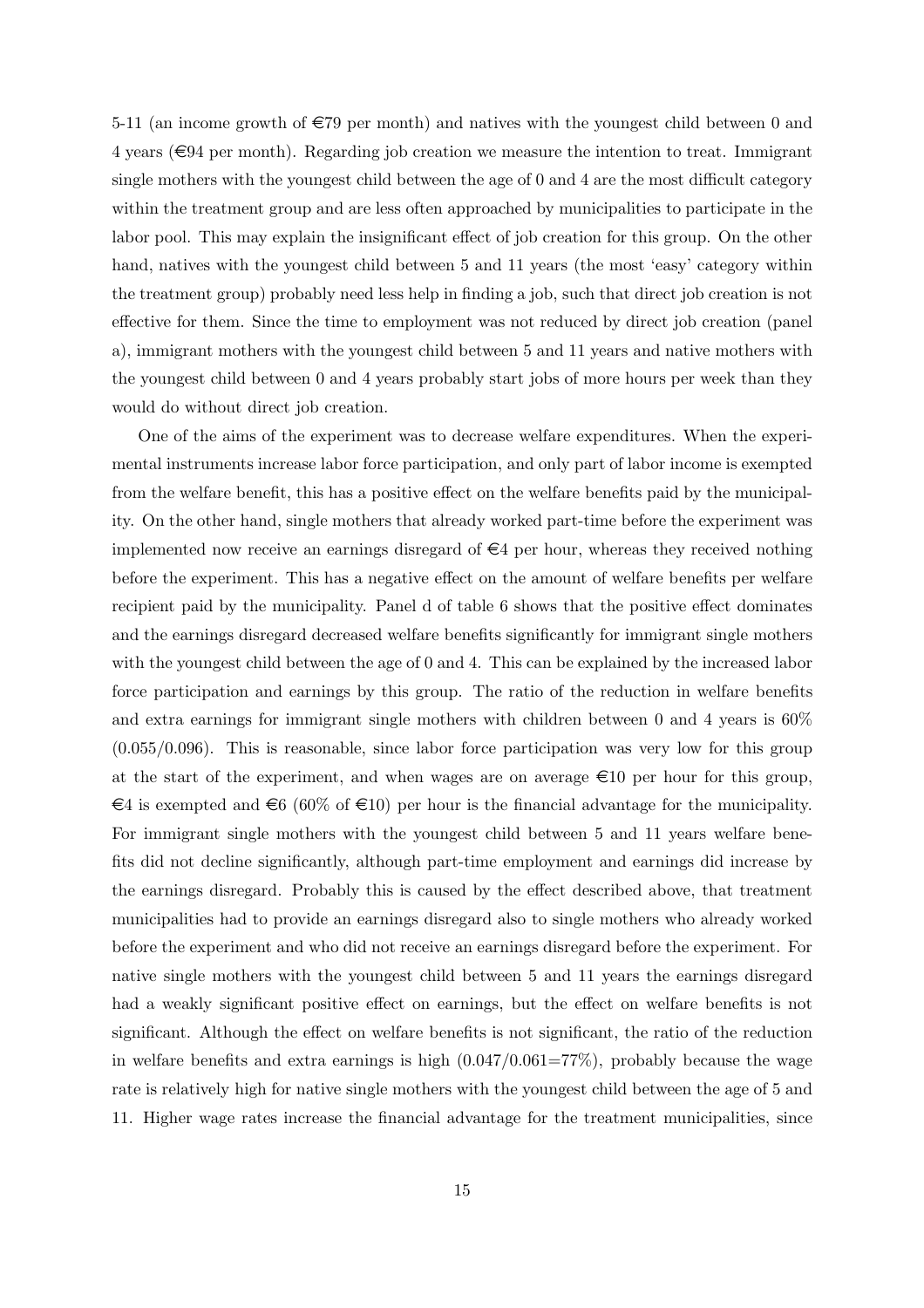all earnings above  $\epsilon$ 4 per hour are subtracted from the welfare benefits. It is reassuring that for all single mothers the decrease in welfare benefits per recipient because of the experiment is lower than the earnings growth, since only part of the earnings  $(\epsilon 4$  per hour) are exempted from welfare benefits. Job creation decreased welfare benefits per recipient significantly by  $\in 76$ per month among immigrant single mothers with children between 5 and 11 years and by  $\epsilon$ 57 per month among native single mothers with children between 0 and 4 years.

Another potential effect of the experiment is a reduction of poverty among single mothers on welfare and their children. This can also indirectly improve other aspects of life, such as health and self-esteem of the single mothers. Therefore, panel d of table 5 presents the effect of the instruments on income received by the single mothers. As expected, the coefficients in panel d are similar to the sum of the coefficients found in panel b and c of the same table. It is interesting to see that income increases only significantly for immigrant single mothers with the youngest child between the age of 5 and 11.

## 6 Conclusions

Single mothers with young children are a difficult group to encourage to leave welfare for work. To explore the effectiveness of possible policy instruments the Dutch government funded a field experiment in 2009 and 2010. In the experiment two policy instruments were introduced: an earnings disregard and job creation. The experiment was performed at the level of municipalities in the Netherlands. Our paper presents an analysis of the effectiveness of both policies. We evaluate the effectiveness by comparing the calendar time periods before and during the experiment, the municipalities with and without the experimental policy instruments and by comparing single mothers with young children (who are treated) and single mothers with older children (who are not treated). In our analysis we make a distinction between native single mothers and immigrant single mothers as the latter group has a particularly weak labor market position. In addition we differentiate the treatment effect for single mothers with the youngest child between the age of 0 and 4 and single mothers with the youngest child between the age of 5 and 11, as both have different needs for care.

Our main findings are that the earnings disregard stimulated the labor force participation and earnings of immigrant single mothers. Job creation increased earnings, but not labor force participation, for immigrant single mothers with the youngest child between the age of 5 and 11 and for native single mothers with the youngest child between the age of 0 and 4. Probably, these single mothers started a job with more hours per week than they would have done without job creation. Regarding job creation, we measure an intention to treat. This means that we do not have to worry about a non-random selection of single mothers into the treatment and that we take into account the success or failure that municipalities experience in finding jobs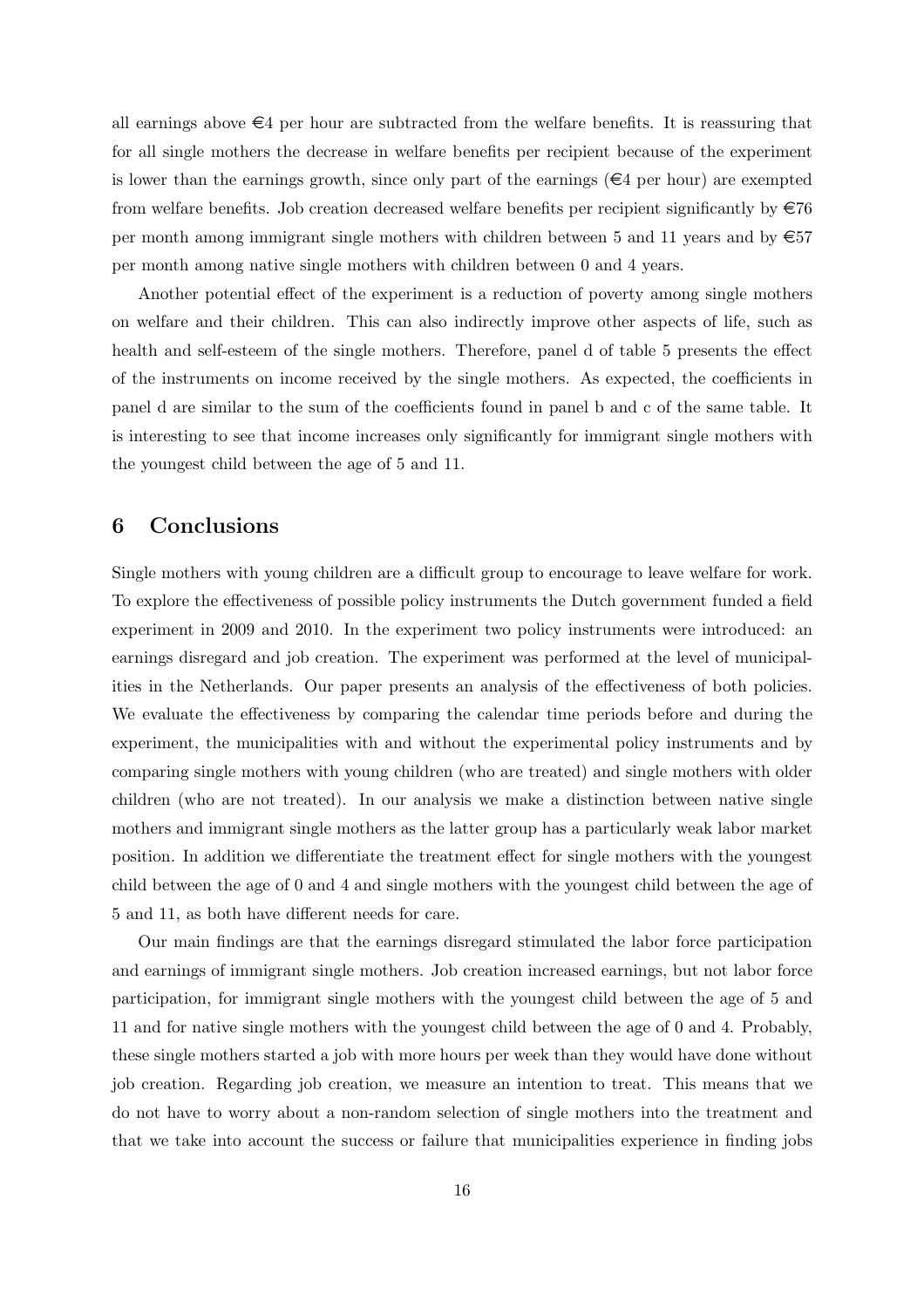for single mothers, but that we may underestimate the potential effectiveness of job creation. Welfare expenditures are reduced by the experiment and income increased significantly for immigrant single mothers with the youngest child between 5 and 11 years. This also implies favorable effects on the children in these households. An important note that we have to make is that because of the experiment, some extra attention has been paid to single mothers in the treatment group who were living in treatment municipalities. That is, a lot of these mothers got an individual appointment with a case manager of the municipality to inform them about the experiment and review their situation.

Remarkably, the instruments had a stronger effect on immigrant single mothers than on native single mothers. The lack of effects for native single mothers could have to do with the situation in the labor market. Namely, during the period of the experiment there was little or no job growth in the Netherlands which could have influenced the results. On the other hand, the labor market position of immigrant single mothers on welfare was so weak that it could only improve by providing the right incentives. Maybe, it is not the immigrant status itself that causes a higher receptiveness to the instruments. For example, if immigrant single mothers have a lower education level on average, and the effect of the instruments are higher for lower-educated single mothers, this may also explain the difference. Finally, maybe low wage individuals feel more attracted by the earnings disregard as they benefit the most (relatively) from the earnings disregard (they may keep a larger share of their income). If this is the case this may also explain the difference between immigrant and native single mothers, when wage rates are on average lower for immigrant single mothers than for native single mothers.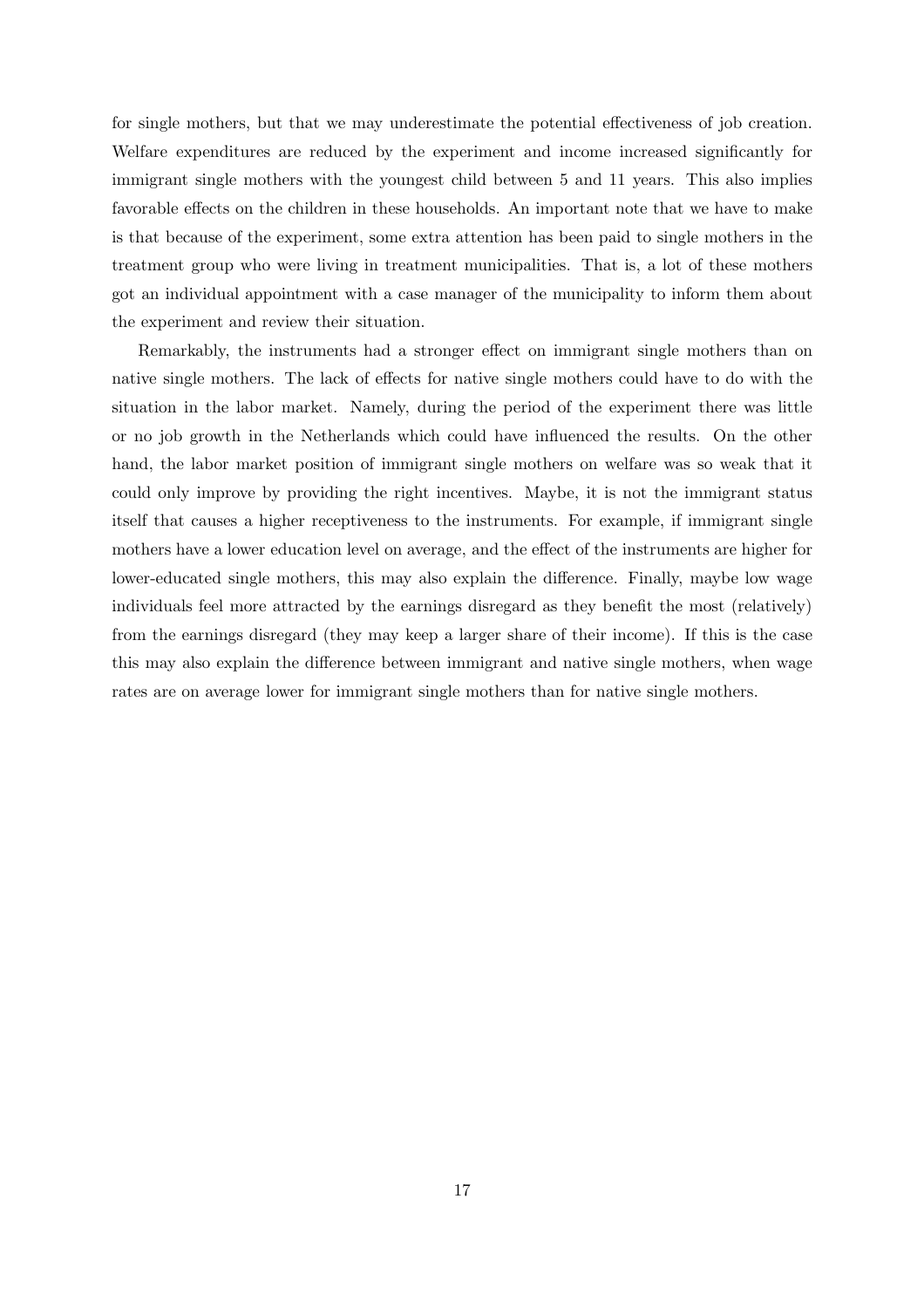## References

- Anderson, P. (1992). Time-varying effects of recall expectation, a reemployment bonus, and job counseling on unemployment durations. Journal of Labor Economics 10, 99–115.
- Blundell, R. and H. Hoynes (2004). Seeking a Premier Economy: The Economic Effects of British Economic Reforms, 1980-2000, Chapter Has "in-work" benefit reform helped the labor market?, pp. 411–460. Chicago, U.S.: University of Chicago Press.
- Blundell, R. and T. Macurdy (1999, October). Labor supply: A review of alternative approaches. In O. Ashenfelter and D. Card (Eds.), Handbook of Labor Economics, Volume 3 of Handbook of Labor Economics, Chapter 27, pp. 1559–1695. Elsevier.
- Boeri, T. (1997). Labor market reforms in transition economies. Oxford Review of Economic Policy 13(2), 126–140.
- Brewer, M. (2001). Comparing in-work benefits and the reward to work for families with children in the US and the UK. Fiscal Studies  $22(1)$ , 41–77.
- Brewer, M. and J. Browne (2006). The effect of the working families tax credit on labour market participation. The Institute for Fiscal Studies Briefing Note No. 69.
- Brewer, M., A. Duncan, and A. Shephard (2007). Did working families' tax credit work? the impact of in-work support on labour supply in Great Britain. Labour Economics 13(3), 699–720.
- Decker, P. and C. O'Leary (1995). Evaluating pooled evidence from the reemployment bonus experiments. Journal of Human Resources 30, 534–550.
- Eissa, N., H. Kleven, and C. Kreiner (2008). Evaluation of four tax reforms in the United States: Labor supply and welfare effects for single mothers. Journal of Public Economics 92(3-4), 795–816.
- Eissa, N. and J. Liebman (1996). Labor supply response to the earned income tax credit. Quarterly Journal of Economics 111(2), 605–637.
- Ellwood, D. (2000). The impact of the earned income tax credit and social policy reforms on work, marriage, and living arrangements. National Tax Journal 53(4), 1063-1105.
- Fernandez, R. (2007). Women, work and culture. Journal of European Economic Association 5(2–3), 305–332.
- Heckman, J. J., R. J. Lalonde, and J. A. Smith (1999, October). The economics and econometrics of active labor market programs. In O. Ashenfelter and D. Card (Eds.), *Handbook of Labor Economics*, Volume 3 of Handbook of Labor Economics, Chapter 31, pp. 1865–2097. Elsevier.
- Hotz, V., C. Mullin, and J. Scholz (2001). The earned income tax credit and the labor market participation of families on welfare. Working paper, university of Wisconsin.
- Kluve, J. (2010). The effectiveness of european active labor market programs. Labour Economics 17, 904–918.
- Kok, S., N. Bosch, A. Deelen, and R. Euwals (2011). Migrant women on the labour market; on the role of home- and host-country participation. CPB discussion paper nr. 180.
- Martin, J. and D. Grubb (2001). What works and for whom: a review of oecd countries'experience with active labor market policies. Swedish Economic Policy Review 8(2), 9–56.
- Matsudaira, J. D. and R. M. Blank (2008). The impact of earnings disregards on the behavior of low income families. Working Paper 14038, NBER.
- Meyer, B. (1995). Lessons from the u.s. unemployment insurance experiments. Journal of Economic Literature 33, 91–131.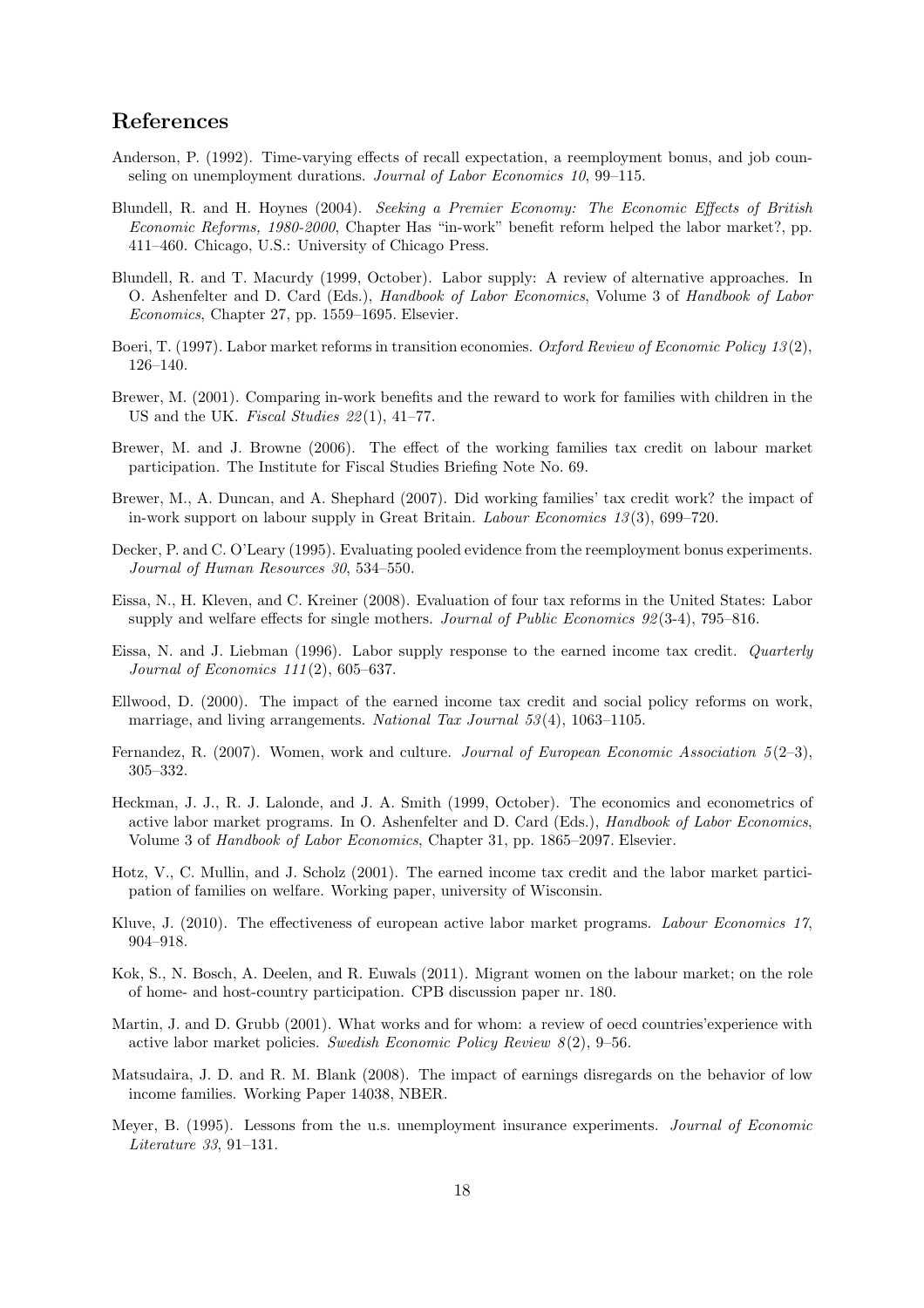- Meyer, B. (2002). Labor supply at the extensive and intensive margins: The eitc, welfare, and hours worked. American Economic Review 92(2), 373–379.
- Meyer, B. and D. Rosenbaum (2001). Welfare, the earned income tax credit, and the labor supply of single mothers. Quarterly Journal of Economics 116(3), 1063–1114.
- Noonan, M., S. Smith, and M. Corcoran (2007). Examining the impact of welfare reform, labor market conditions, and the earned income tax credit on the employment of black and white single mothers. Social Science Research 36(1), 95–130.
- O'Leary, C., P. Decker, and S. Wandner (2005). Cost-effectiveness of targeted reemployment bonuses. Journal of Human Resources  $40(1)$ , 270-279.
- Statistics Netherlands (2011). Sociaaleconomische trends, 2e kwartaal 2011. Publication Statistics Netherlands.
- Van der Klaauw, B. and J. C. Van Ours (2013). Carrot and stick: How reemployment bonuses and benefit sanctions affect exit rates from welfare. Journal of Applied Econometrics 28, 275–296.
- Woodbury, S. and R. Spiegelman (1987). Bonuses to workers and employers to reduce unemployment: Randomized trials in illinois. American Economic Review 77, 513–530.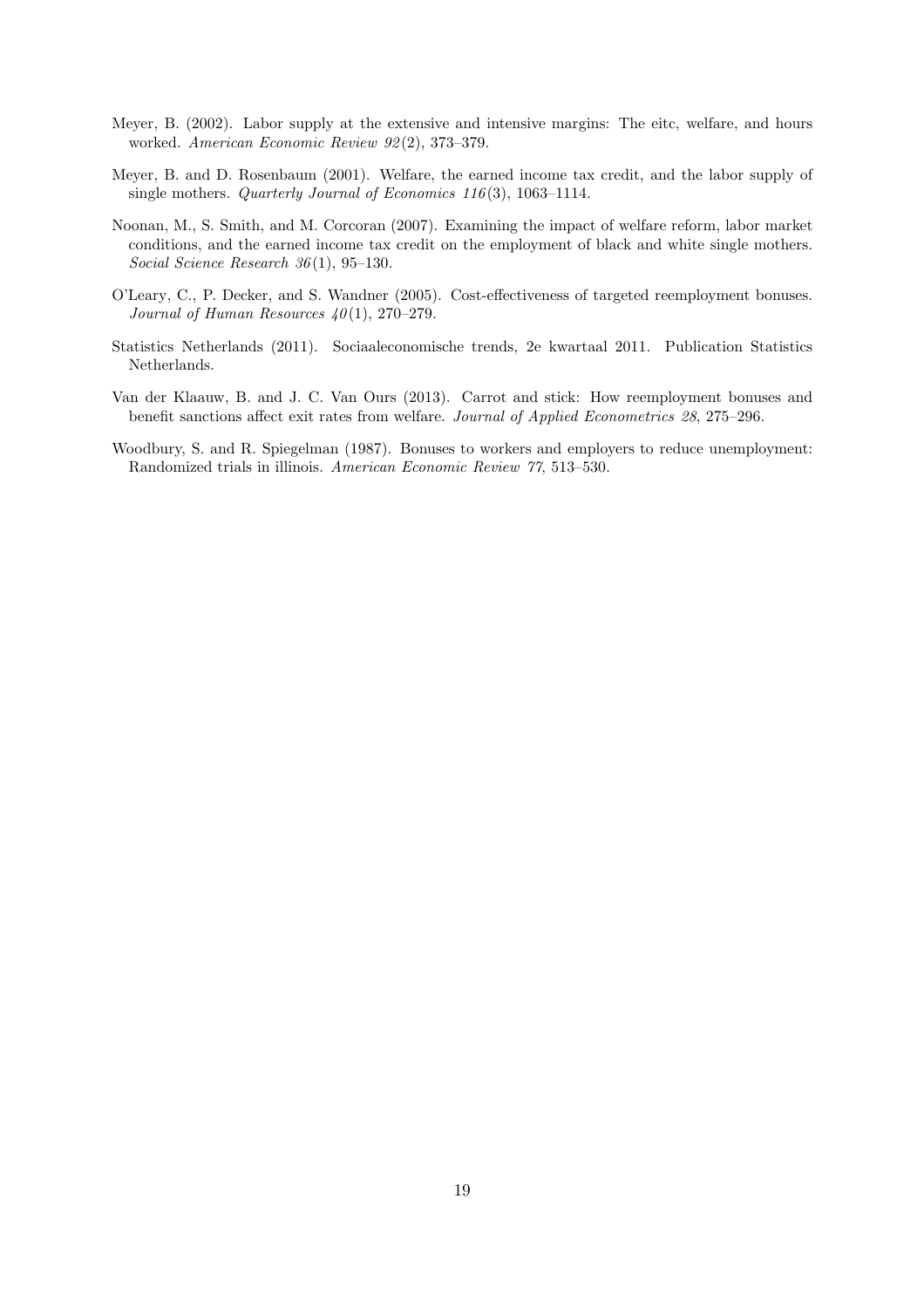Table 1: Yearly inflow of single mothers in welfare (start of new spells)

|              |                 | 2005  | 2006  | 2007  | 2008  | 2009  | 2010  | Total |
|--------------|-----------------|-------|-------|-------|-------|-------|-------|-------|
| Treatment    | Treatment group | 1319  | 1219  | 1151  | 1104  | 1292  | 1370  | 7455  |
| municipality | Control group   | 145   | 158   | 156   | 173   | 247   | 268   | 1147  |
| Control      | Treatment group | 10707 | 9230  | 8252  | 8195  | 9425  | 9706  | 55515 |
| municipality | Control group   | 1105  | 1144  | 1220  | 1286  | 1895  | 2047  | 8697  |
| Total        |                 | 13276 | 11751 | 10779 | 10758 | 12859 | 13391 | 72814 |

Note: Treatment municipality = municipality that implemented the instruments; control municipality= all other Dutch municipalities; treatment group = single mothers with children younger than 12 year; control group = single mothers with all children 12 year or older.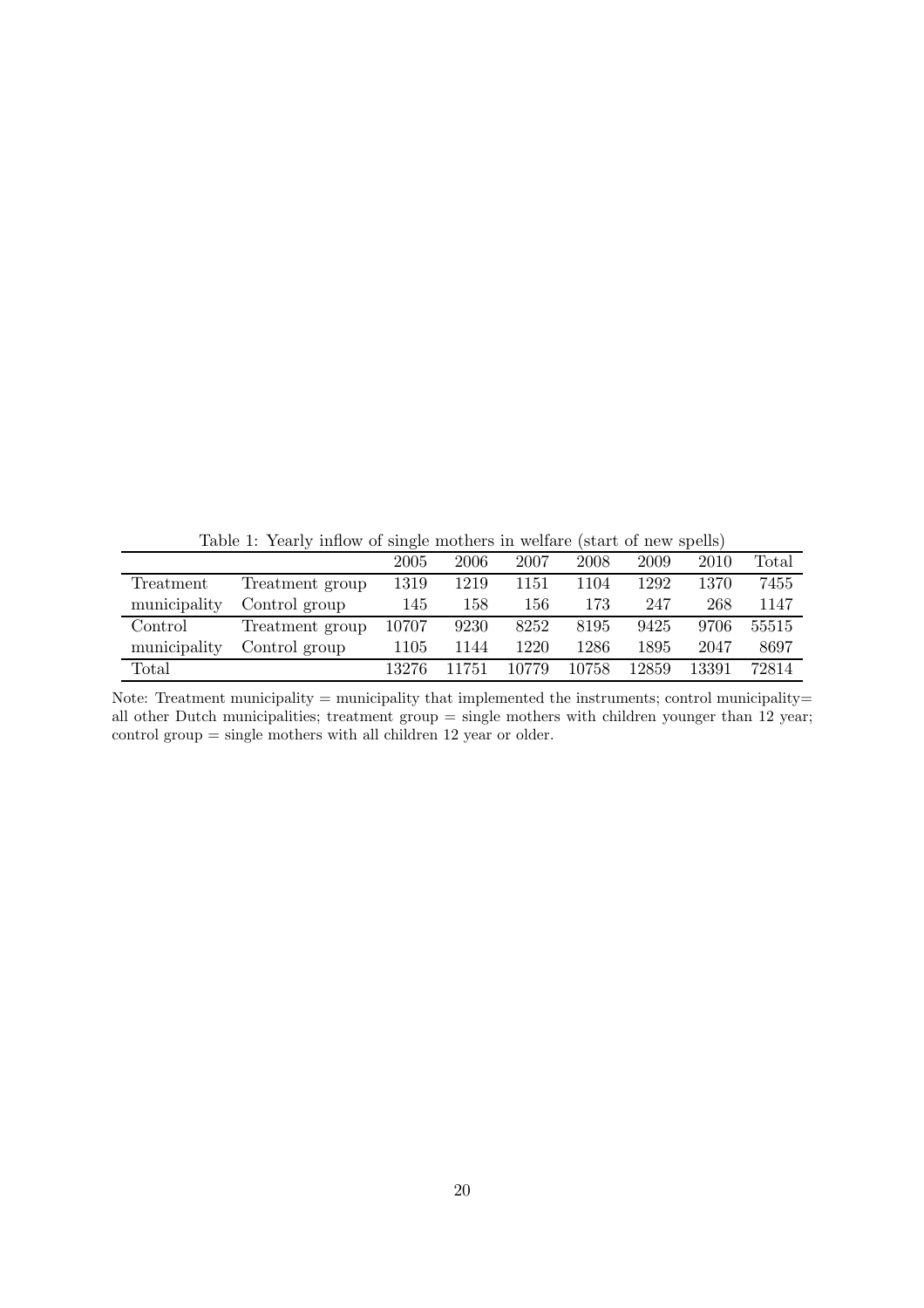|             |       | Treatment municipality |               |      | л.<br>$\check{ }$<br>Control municipality |                 |               |      |  |  |
|-------------|-------|------------------------|---------------|------|-------------------------------------------|-----------------|---------------|------|--|--|
|             |       | Treatment group        | Control group |      |                                           | Treatment group | Control group |      |  |  |
| spells<br># | Freq. | %                      | Freq.         | %    | Freq.                                     | %               | Freq.         | %    |  |  |
|             | 5584  | 86.3                   | 854           | 88.4 | 41288                                     | 85.6            | 6650          | 90.3 |  |  |
| 2           | 767   | 11.9                   | 96            | 9.9  | 6206                                      | 12.9            | 650           | 8.8  |  |  |
| 3           | 107   | 1.7                    | 13            | 1.4  | 680                                       | 1.4             | 61            | 0.8  |  |  |
| 4           | 12    | 0.2                    | 3             | 0.3  | 72                                        | 0.2             | 6             | 0.1  |  |  |
| 5           | 3     | 0.1                    | 0             | 0    | 5                                         | 0.0             |               | 0.0  |  |  |
| Total       | 6473  | 100                    | 966           | 100  | 48251                                     | 100             | 7368          | 100  |  |  |

Table 2: Number of welfare spells per single mother

Note: Treatment municipality = municipality that implemented the instruments; control municipality= all other Dutch municipalities; treatment group = single mothers with children younger than 12 year; control group = single mothers with all children 12 year or older.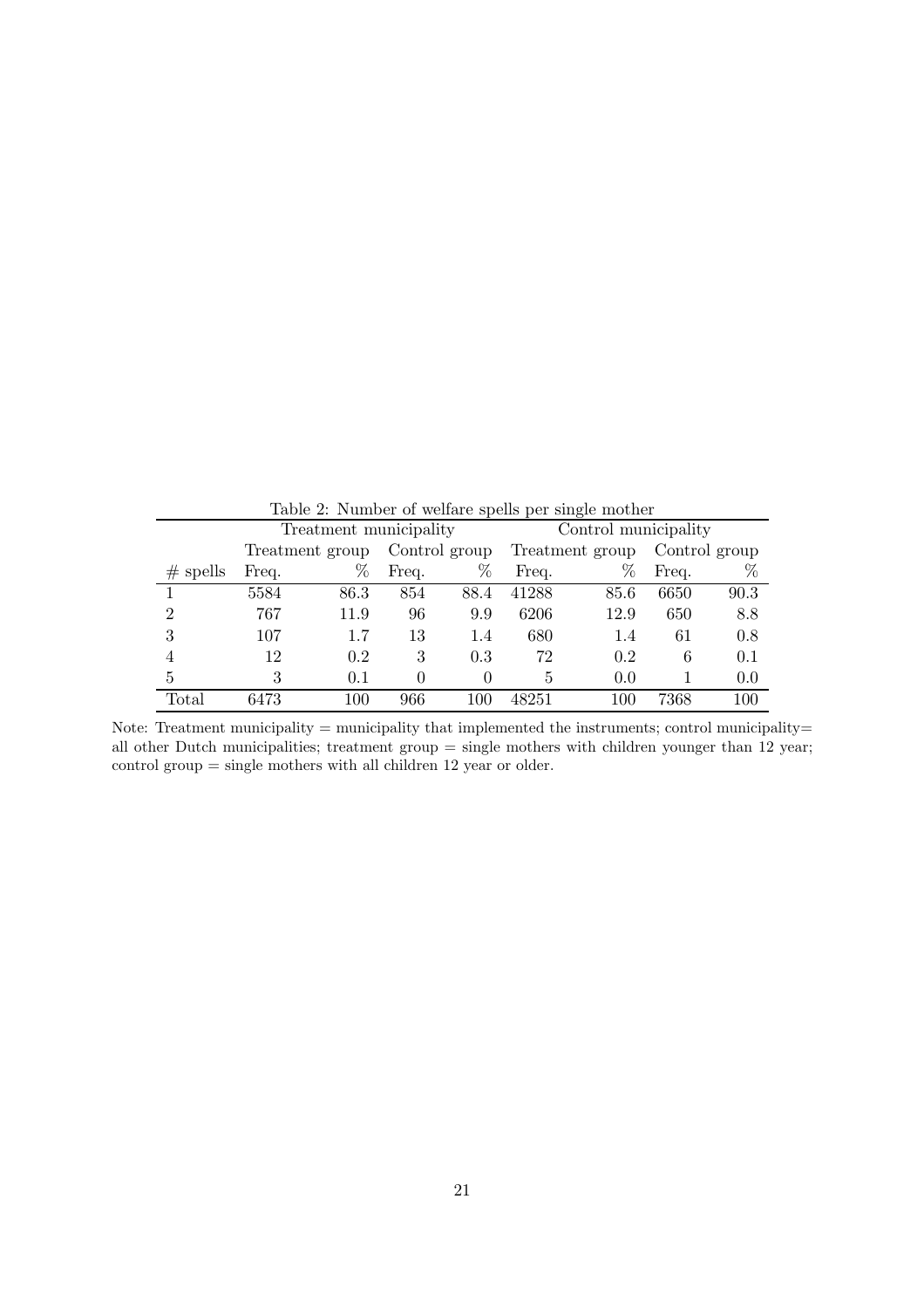|                                              |                | Treatment municipalities | Control municipalities |         |                |         |                  |         |
|----------------------------------------------|----------------|--------------------------|------------------------|---------|----------------|---------|------------------|---------|
|                                              | Control period |                          | Treatment period       |         | Control period |         | Treatment period |         |
|                                              | Treatment      | Control                  | Treatment              | Control | Treatment      | Control | Treatment        | Control |
|                                              | group          | group                    | group                  | group   | group          | group   | group            | group   |
| Average age                                  | 32.5           | 38.3                     | 33.4                   | 41.7    | 33.2           | 39.3    | 34.2             | 42.9    |
| Average age youngest child                   | 4.0            | 13.8                     | 4.5                    | 13.9    | 4.2            | 13.8    | 4.7              | 13.9    |
| Average number of children                   | 1.9            | 1.7                      | 1.9                    | 1.6     | 1.9            | 1.8     | 2.0              | 1.7     |
| % Unmarried                                  | 50.9           | 40.2                     | 53.9                   | 36.6    | 43.7           | 33.3    | 46.7             | 26.5    |
| % Divorced                                   | 26.1           | 41.1                     | 30.3                   | 47.8    | 30.1           | 45.0    | 34.6             | 57.2    |
| % Married                                    | 22.5           | 17.4                     | 15.2                   | 15.0    | 25.4           | 20.1    | 18.0             | 15.2    |
| % Widowed                                    | 0.4            | 1.2                      | 0.4                    | 0.6     | 0.5            | 1.3     | 0.5              | 1.1     |
| $%$ Cohabiting                               | 0.1            | 0.0                      | 0.2                    | 0.1     | 0.3            | 0.2     | 0.2              | 0.1     |
| $\%$ First generation non-western immigrants | 34.9           | 25.7                     | 36.7                   | 33.3    | 31.0           | 24.1    | 33.3             | 30.3    |
| % Second generation non-western immigrants   | 6.9            | 4.4                      | 8.8                    | 3.4     | 5.0            | 3.3     | 6.4              | 2.4     |
| % Immigrants from Western countries          | 10.4           | 13.7                     | 10.2                   | 13.6    | 10.5           | 12.3    | 10.7             | 12.4    |
| $%$ Receiving alimony                        | 10.7           | 12.5                     | 11.8                   | 15.7    | 14.8           | 15.6    | 16.0             | 18.6    |
| $%$ Home owner                               | 3.7            | 3.9                      | 3.7                    | 3.7     | 3.6            | 3.4     | 2.9              | 3.3     |

Table 3: Characteristics of the sample

Note: Treatment municipality = municipality that implemented the instruments; control municipality = all other municipalities; treatment period =  $2009$ - $2010$ ; control period =  $2005$ - $2008$ ; treatment group = single mothers with children younger than 12 year; control group = single mothers with all children <sup>12</sup> year or older.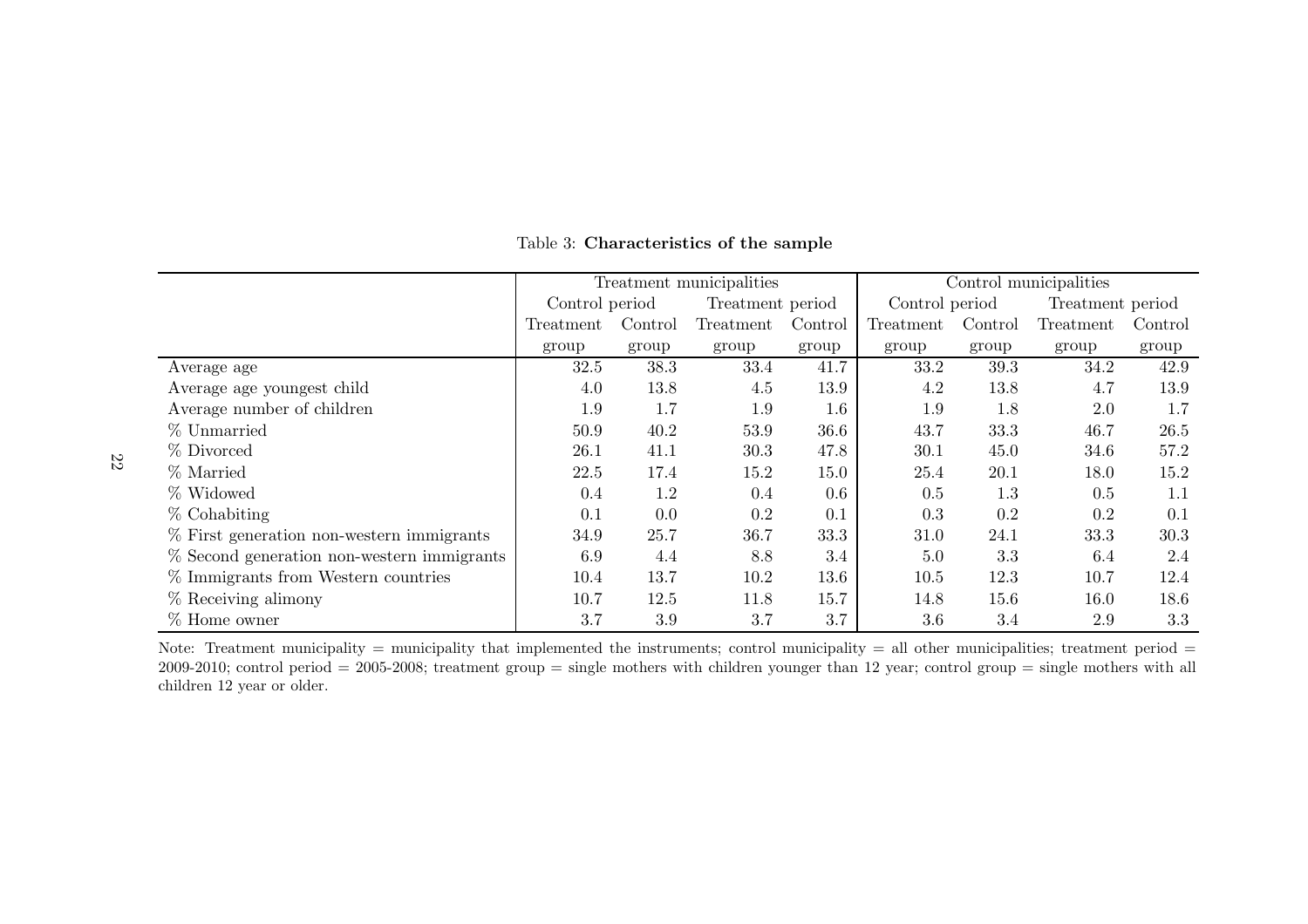|                     |                                         | Immigrants |                   |                   | <b>Natives</b> |         |                |
|---------------------|-----------------------------------------|------------|-------------------|-------------------|----------------|---------|----------------|
|                     |                                         | Treatment  | Control           |                   | Treatment      | Control |                |
|                     |                                         | group      | group             | $\Delta\Delta$    | group          | group   | $\Delta\Delta$ |
|                     | a. Part-time work after two years       |            |                   |                   |                |         |                |
| Treatment           | Treatment period                        | 0.23       | 0.14              |                   | 0.28           | 0.29    |                |
| municipality        | Control period                          | 0.19       | 0.33              |                   | 0.34           | 0.36    |                |
|                     | Δ                                       | $0.04\,$   | $-0.19$           | 0.23              | $-0.06$        | $-0.07$ | 0.01           |
| Control             | Treatment period                        | 0.14       | 0.19              |                   | 0.28           | 0.28    |                |
| municipality        | Control period                          | 0.18       | 0.27              |                   | 0.34           | 0.36    |                |
|                     | Δ                                       | $-0.04$    | $-0.08$           | $0.04\,$          | $-0.06$        | $-0.08$ | 0.02           |
|                     | $\Delta\Delta\Delta$                    |            |                   | 0.19              |                |         | $-0.01$        |
|                     | b. Outflow from welfare after two years |            |                   |                   |                |         |                |
| Treatment           | Treatment period                        | 0.41       | 0.40              |                   | 0.49           | 0.49    |                |
| municipality        | Control period                          | 0.54       | 0.69              |                   | 0.60           | 0.75    |                |
|                     | Δ                                       | $-0.13$    | $-0.29$           | 0.16              | $-0.11$        | $-0.26$ | 0.15           |
| Control             | Treatment period                        | 0.41       | $\overline{0.42}$ |                   | 0.48           | 0.49    |                |
| municipality        | Control period                          | 0.50       | 0.65              |                   | 0.61           | 0.72    |                |
|                     | Δ                                       | $-0.09$    | $-0.23$           | 0.14              | $-0.13$        | $-0.23$ | 0.10           |
|                     | $\Delta\Delta\Delta$                    |            |                   | $\overline{0.02}$ |                |         | 0.05           |
| c. Earnings         |                                         |            |                   |                   |                |         |                |
| Treatment           | Treatment period                        | 197.1      | 212.3             |                   | 307.1          | 364.0   |                |
| municipality        | Control period                          | 204.1      | 286.0             |                   | 340.9          | 420.1   |                |
|                     | Δ                                       | $-7.0$     | $-73.7$           | 66.7              | $-33.8$        | $-56.1$ | 22.3           |
| Control             | Treatment period                        | 185.1      | $240.5\,$         |                   | 343.8          | 390.8   |                |
| municipality        | Control period                          | 212.9      | 293.9             |                   | 361.8          | 422.8   |                |
|                     | Δ                                       | $-27.8$    | $-53.4$           | $25.6\,$          | $-18.0$        | $-32.0$ | 14.0           |
|                     | $\Delta \Delta \Delta$                  |            |                   | 41.1              |                |         | 8.3            |
| d. Welfare Benefits |                                         |            |                   |                   |                |         |                |
| Treatment           | Treatment period                        | 945.4      | 933.3             |                   | 881.1          | 814.6   |                |
| municipality        | Control period                          | 915.8      | 834.9             |                   | 848.8          | 743.6   |                |
|                     | Δ                                       | $29.6\,$   | 98.4              | $-68.8$           | $32.3\,$       | 71.0    | $-38.7$        |
| Control             | Treatment period                        | 953.3      | 912.5             |                   | 840.4          | 790.9   |                |
| municipality        | Control period                          | 912.9      | 833.8             |                   | 792.5          | 713.3   |                |
|                     | Δ                                       | 40.4       | 78.7              | $-38.3$           | 47.9           | 77.6    | $-29.7$        |
|                     | $\Delta\Delta\Delta$                    |            |                   | $-30.5$           |                |         | $-9.0$         |
|                     | $e.$ Earnings + Welfare Benefits        |            |                   |                   |                |         |                |
| Treatment           | Treatment period                        | 1142.5     | 1145.6            |                   | 1188.2         | 1178.7  |                |
| municipality        | Control period                          | 1119.8     | 1120.9            |                   | 1189.6         | 1163.7  |                |
|                     | Δ                                       | 22.7       | 24.7              | $-2.0$            | $-1.4$         | 15.0    | $-16.4$        |
| Control             | Treatment period                        | 1138.4     | 1153.0            |                   | 1184.2         | 1181.7  |                |
| municipality        | Control period                          | 1125.8     | 1127.7            |                   | 1154.3         | 1136.1  |                |
|                     | Δ                                       | 12.6       | 25.3              | $-12.7$           | 29.9           | 45.6    | $-15.7$        |
|                     | $\Delta\Delta\Delta$                    |            |                   | $10.7\,$          |                |         | $-0.7$         |

Table 4: Treatment effects – exploratory analysis

Note: This table provides an indication of the treatment effect using a triple difference approach;  $\Delta =$ first difference;  $\Delta\Delta =$  Difference in differences;  $\Delta\Delta\Delta =$  Triple difference. Treatment municipality = municipality that implemented the new policy; control municipality = all other Dutch municipalities; treatment group = single mothers with children younger than 12 year; control group = single mothers with all children 12 year or older. Natives are defined as native Dutch or Western immigrants. Earnings and welfare benefits in  $\infty$  month.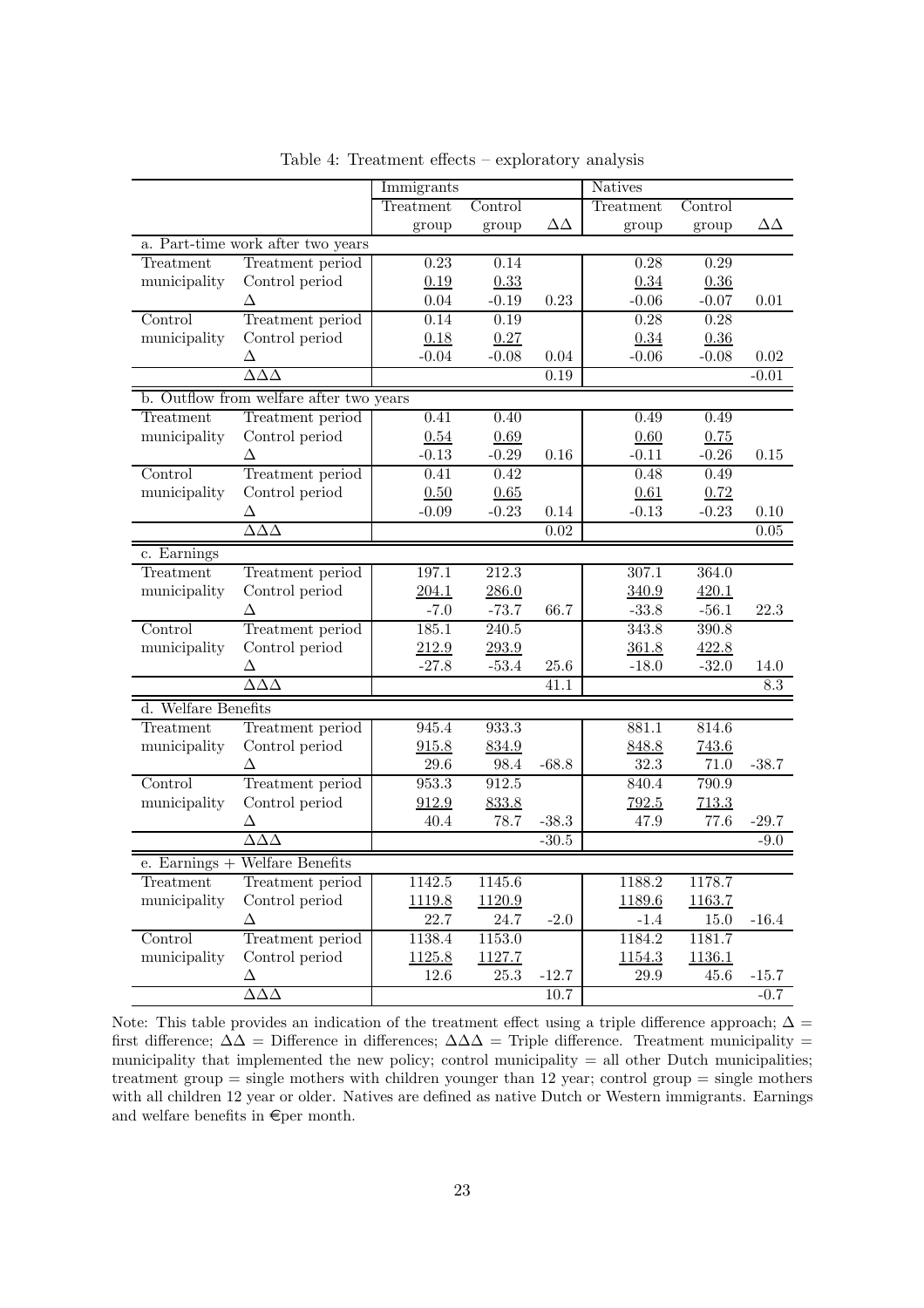|                                           | Immigrants |       | Natives   |       |
|-------------------------------------------|------------|-------|-----------|-------|
| Variable                                  | Coeff.     | S.E.  | Coeff.    | S.E.  |
| I. Uniform treatment effects              |            |       |           |       |
| a. Time to (part-time) employment         | $1.778***$ | 0.575 | $-0.130$  | 0.310 |
| b. Outflow from welfare                   | 0.237      | 0.290 | $-0.120$  | 0.158 |
| c. Earnings                               | $0.095***$ | 0.033 | $0.062**$ | 0.031 |
| d. Welfare benefits                       | $-0.051*$  | 0.030 | $-0.035$  | 0.029 |
| e. Income (earnings $+$ welfare benefits) | $0.044**$  | 0.023 | 0.027     | 0.024 |
|                                           |            |       |           |       |
| II. Heterogeneous treatment effects       |            |       |           |       |
| a. Time to (part-time) employment         |            |       |           |       |
| Earnings disregard                        | $1.592**$  | 0.629 | $-0.247$  | 0.319 |
| Job creation                              | 0.486      | 0.617 | 0.562     | 0.383 |
| b. Outflow from welfare                   |            |       |           |       |
| Earnings disregard                        | 0.369      | 0.314 | $-0.143$  | 0.162 |
| Job creation                              | $-0.544$   | 0.387 | 0.086     | 0.211 |
| c. Earnings                               |            |       |           |       |
| Earnings disregard                        | $0.083**$  | 0.032 | 0.049     | 0.031 |
| Job creation                              | $0.065*$   | 0.036 | $0.078**$ | 0.038 |
| d. Welfare benefits                       |            |       |           |       |
| Earnings disregard                        | $-0.038$   | 0.030 | $-0.025$  | 0.029 |
| Job creation                              | $-0.055*$  | 0.031 | $-0.057*$ | 0.033 |
| e. Income (earnings $+$ welfare benefits) |            |       |           |       |
| Earnings disregard                        | $0.045*$   | 0.024 | 0.025     | 0.025 |
| Job creation                              | 0.010      | 0.024 | 0.020     | 0.026 |

Table 5: Parameter estimates treatment effects

Note: Earnings, welfare benefits and income in  $\epsilon$ 1000 per month. Natives are defined as native Dutch or Western immigrants.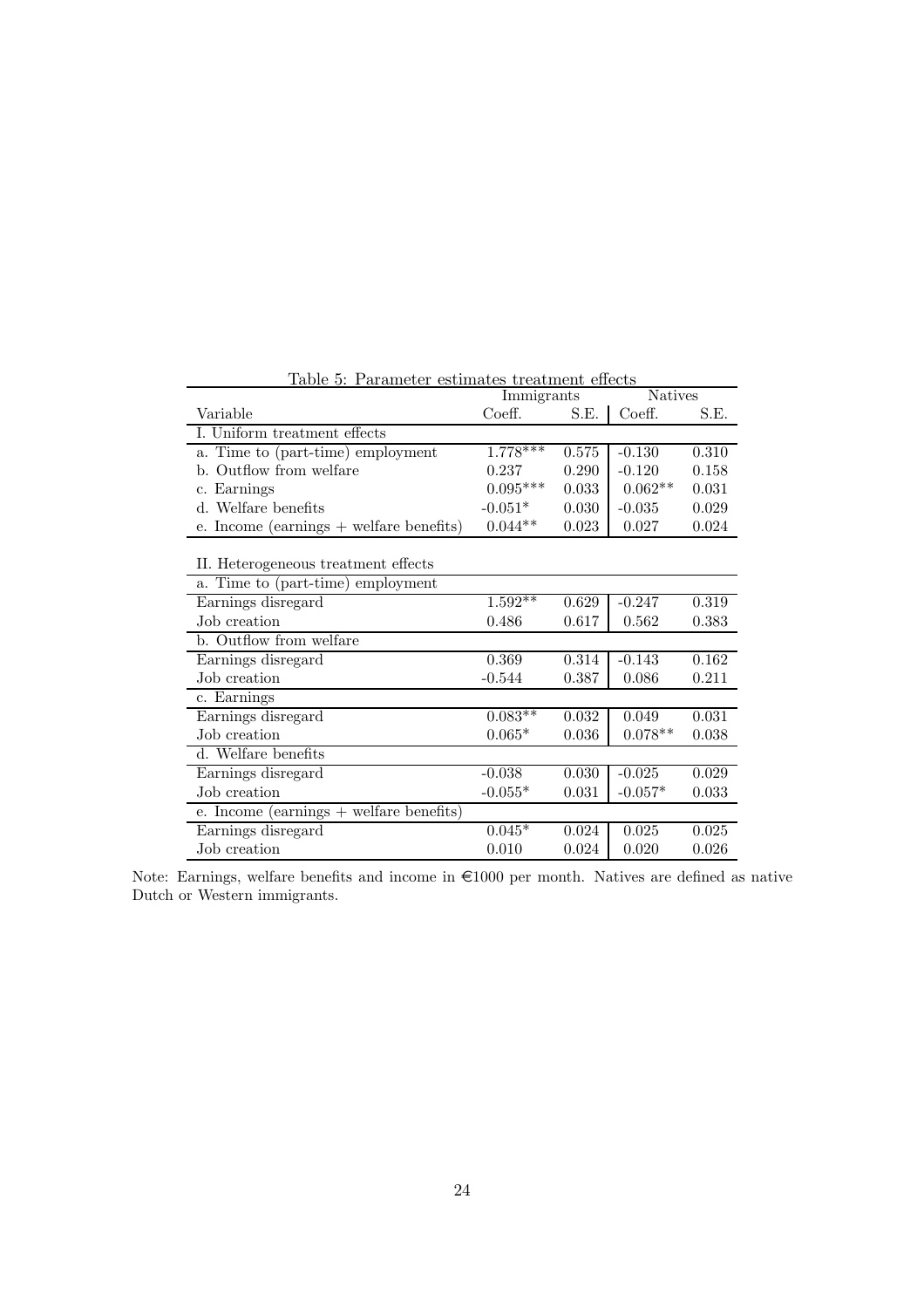|                                           |            | Immigrants | <b>Natives</b> |       |           |       |          |       |
|-------------------------------------------|------------|------------|----------------|-------|-----------|-------|----------|-------|
| Age youngest child                        | $0 - 4$    |            | $5 - 11$       |       | $0 - 4$   |       | $5 - 11$ |       |
| Variable                                  | Coeff.     | S.E.       | Coeff.         | S.E.  | Coeff.    | S.E.  | Coeff.   | S.E.  |
| a. Time to (part-time)                    | employment |            |                |       |           |       |          |       |
| Earnings disregard                        | $1.444***$ | 0.649      | $1.801***$     | 0.654 | $-0.262$  | 0.349 | $-0.228$ | 0.346 |
| Job creation                              | 0.655      | 0.640      | 0.310          | 0.648 | 0.544     | 0.411 | 0.595    | 0.415 |
| b. Outflow from welfare                   |            |            |                |       |           |       |          |       |
| Earnings disregard                        | 0.316      | 0.327      | 0.442          | 0.341 | $-0.157$  | 0.178 | $-0.122$ | 0.178 |
| Job creation                              | $-0.529$   | 0.407      | $-0.579$       | 0.428 | $-0.056$  | 0.230 | 0.240    | 0.233 |
| c. Earnings                               |            |            |                |       |           |       |          |       |
| Earnings disregard                        | $0.096***$ | 0.033      | $0.076**$      | 0.034 | 0.043     | 0.033 | $0.061*$ | 0.034 |
| Job creation                              | 0.049      | 0.037      | $0.079**$      | 0.039 | $0.094**$ | 0.039 | 0.061    | 0.041 |
| $\overline{d}$ . Welfare benefits         |            |            |                |       |           |       |          |       |
| Earnings disregard                        | $-0.055*$  | 0.031      | $-0.023$       | 0.031 | $-0.006$  | 0.031 | $-0.047$ | 0.031 |
| Job creation                              | $-0.033$   | 0.033      | $-0.076**$     | 0.033 | $-0.057*$ | 0.035 | $-0.057$ | 0.036 |
| e. Income $(earnings + wellare benefits)$ |            |            |                |       |           |       |          |       |
| Earnings disregard                        | 0.041      | 0.026      | $0.053**$      | 0.025 | 0.036     | 0.027 | 0.014    | 0.027 |
| Job creation                              | 0.016      | 0.025      | 0.003          | 0.026 | 0.037     | 0.028 | 0.004    | 0.028 |

Table 6: Parameter estimates treatment effects: differentiated by age of the youngest child

Note: Earnings, welfare benefits and income in  $\epsilon$ 1000 per month. Natives are defined as native Dutch or Western immigrants.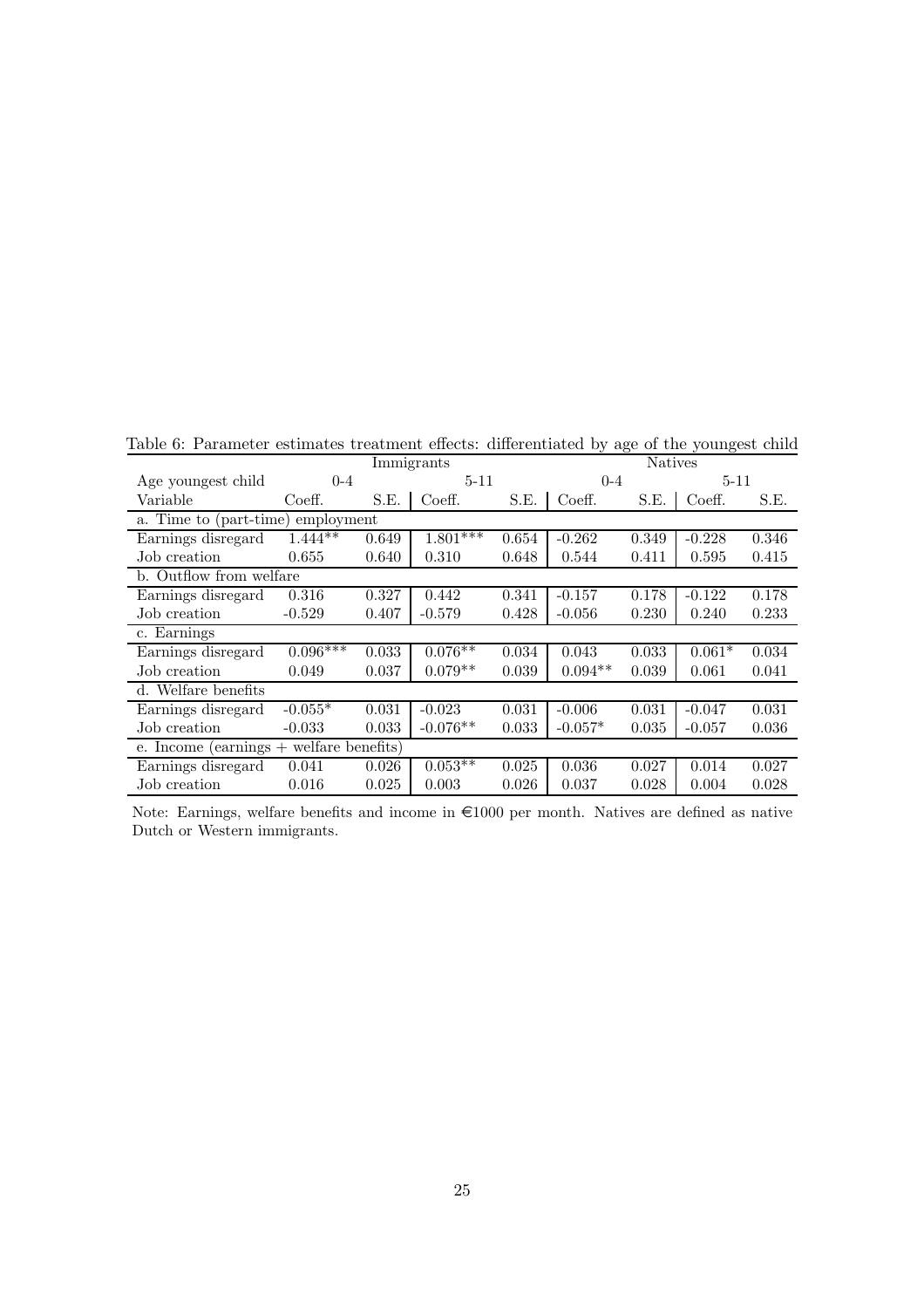

Figure 1: Budget constraint with and without earnings disregard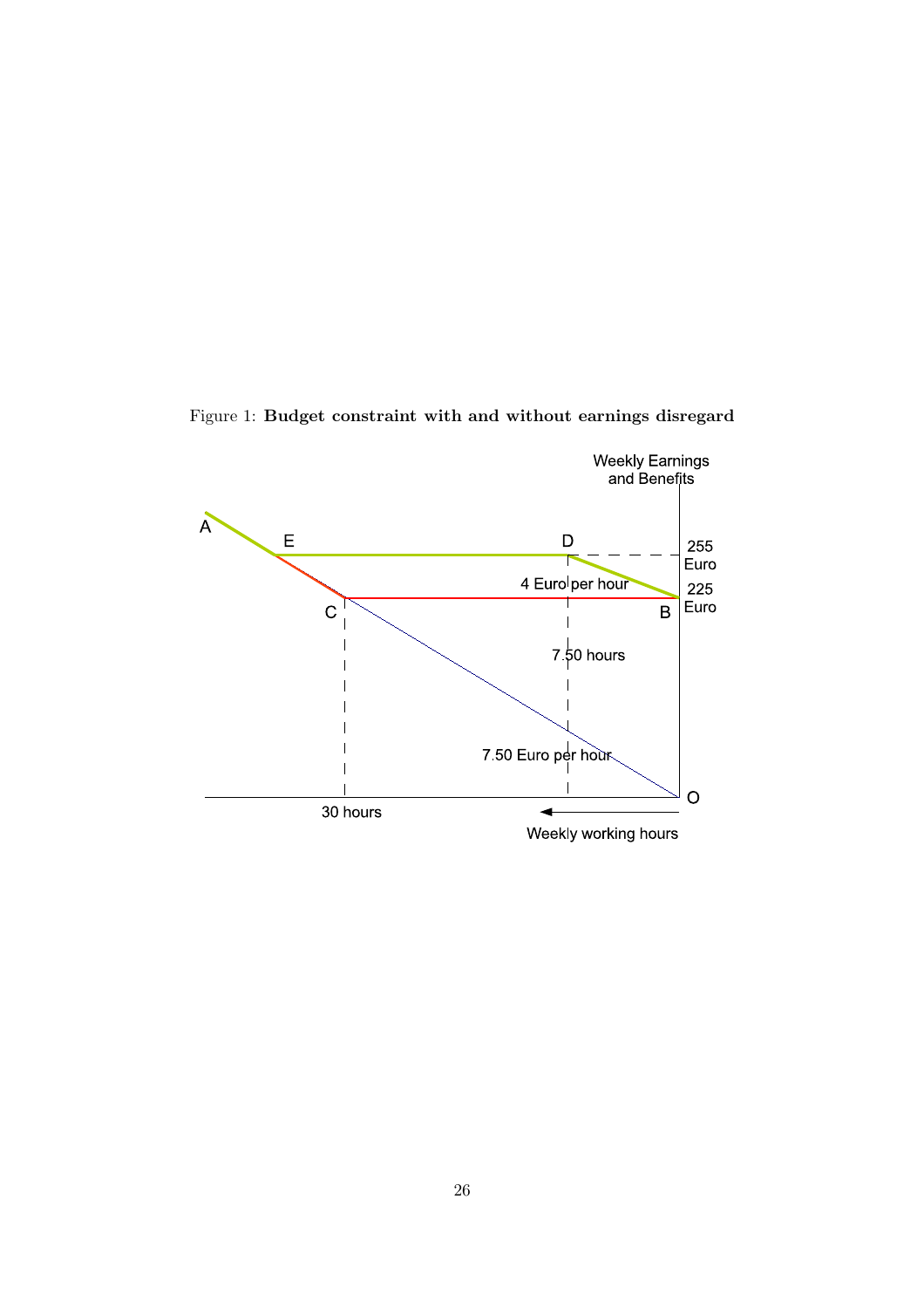Figure 2: Share of single mothers working part-time by duration of the welfare benefits spell immigrants and natives

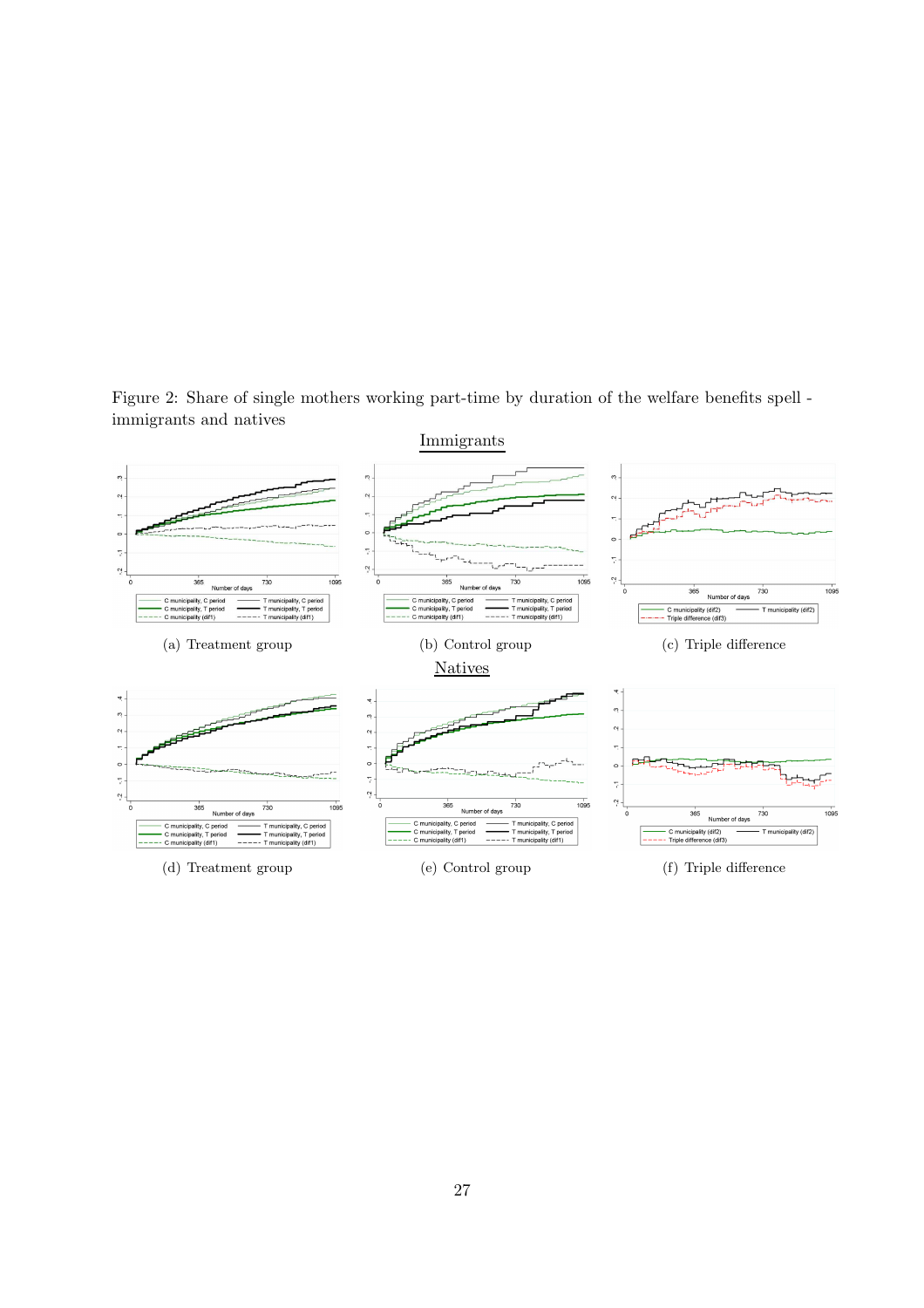

Figure 3: Outflow of single mothers from welfare benefits - immigrants a. Immigrants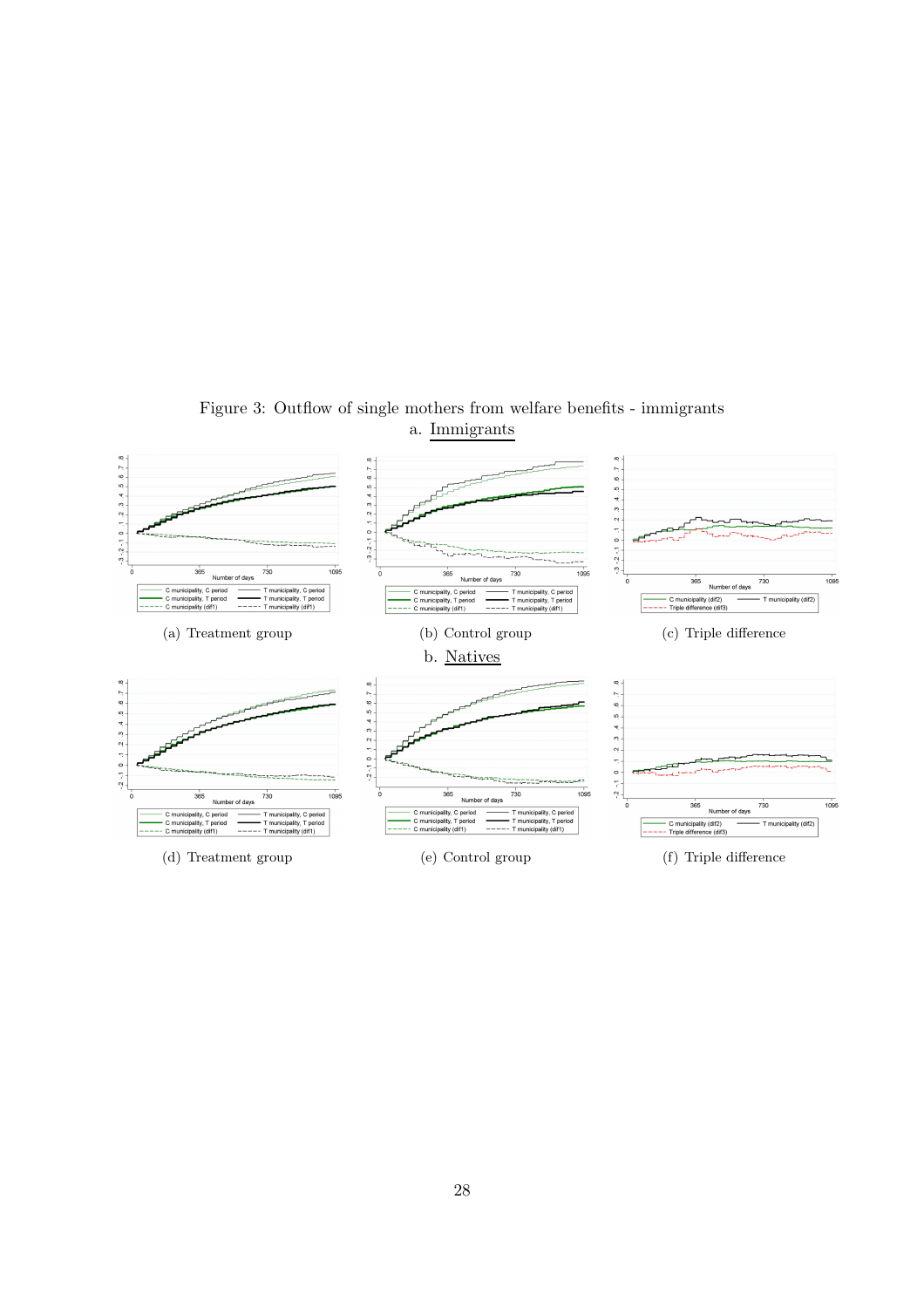

Figure 4: Distribution of welfare benefits and income from other sources

(a) Welfare benefits

(b) Income from other sources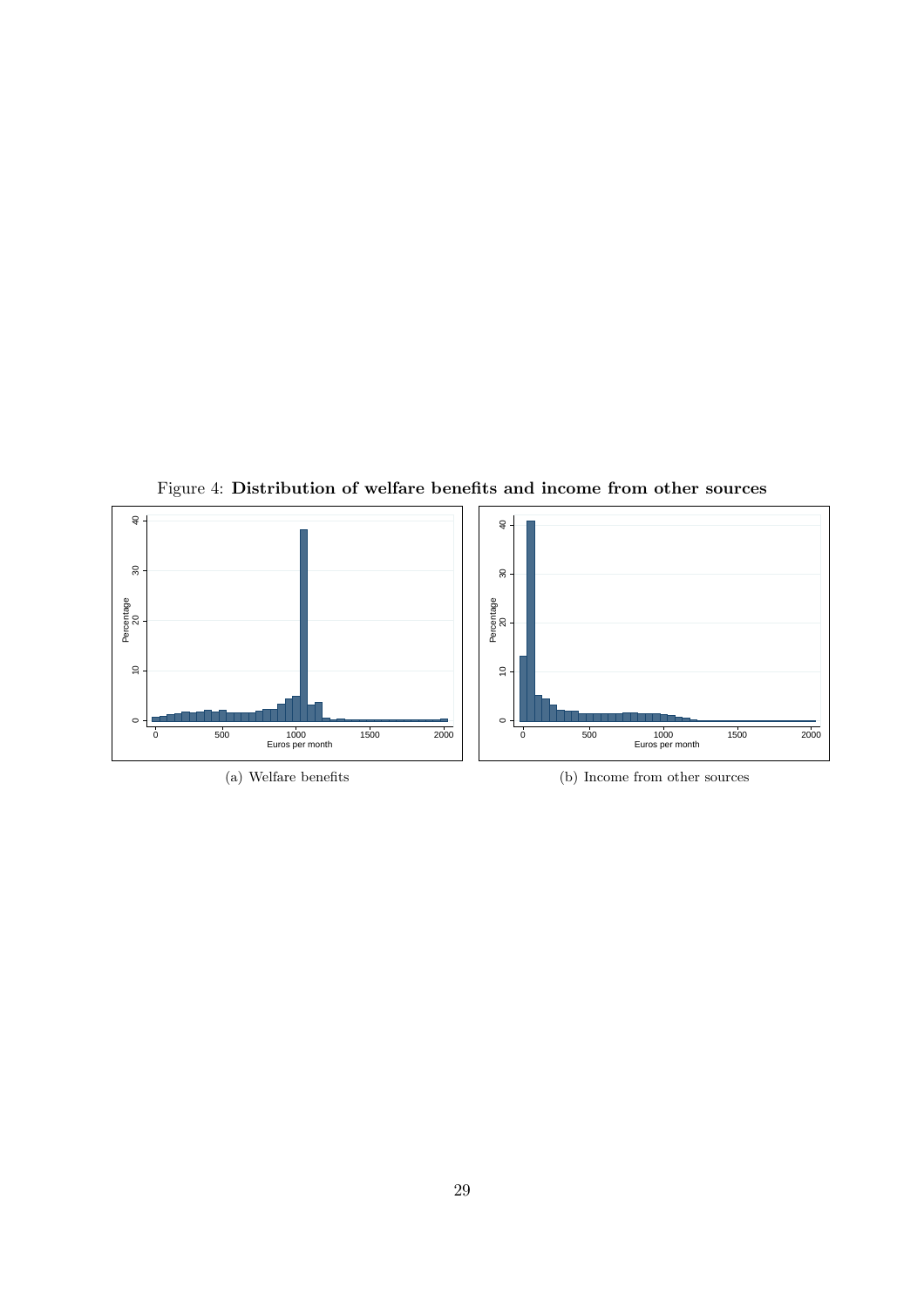## <sup>A</sup> Extended estimation results

|                                              | Time to part-time employment      |           |                       |       |                        |                | Outflow from welfare   |       |  |  |  |  |
|----------------------------------------------|-----------------------------------|-----------|-----------------------|-------|------------------------|----------------|------------------------|-------|--|--|--|--|
|                                              | Immigrants                        |           | <b>Natives</b>        |       | Immigrants             | <b>Natives</b> |                        |       |  |  |  |  |
| Variable                                     | Coeff.                            | S.E.      | Coeff.                | S.E.  | Coeff.                 | S.E.           | Coeff.                 | S.E.  |  |  |  |  |
| $\overline{G}$                               | $-0.073$                          | 0.116     | $-0.035$              | 0.069 | $-0.011$               | 0.077          | 0.053                  | 0.037 |  |  |  |  |
| $M \cdot G$                                  | $-0.107$                          | 0.241     | 0.007                 | 0.177 | $-0.129$               | 0.150          | $-0.020$               | 0.084 |  |  |  |  |
| $\mathbf T$                                  | $-0.564***$                       | 0.111     | $-0.429***$           | 0.068 | $-0.853***$            | 0.074          | $-0.819***$            | 0.035 |  |  |  |  |
| $\mathbf{M} \cdot \mathbf{T}$                | $-0.975*$                         | 0.560     | 0.212                 | 0.283 | $-0.254$               | 0.272          | 0.179                  | 0.142 |  |  |  |  |
| $G \cdot T$                                  | $0.190*$                          | $0.113\,$ | $0.182***$            | 0.068 | $0.398^{\ast\ast\ast}$ | 0.074          | $0.276***$             | 0.036 |  |  |  |  |
| $G \cdot M \cdot T$                          | $1.778***$                        | 0.575     | $-0.130$              | 0.310 | 0.237                  | 0.290          | $-0.120$               | 0.158 |  |  |  |  |
| Welfare 30-60 days                           | 0.046                             | 0.105     | $-0.025$              | 0.057 | 0.047                  | 0.101          | 0.065                  | 0.059 |  |  |  |  |
| Welfare 61-90 days                           | $-0.359***$                       | 0.108     | $-0.288***$           | 0.057 | $0.263***$             | 0.095          | $0.377***$             | 0.055 |  |  |  |  |
| Welfare 91-180 days                          | $-0.270***$                       | 0.095     | $-0.390***$           | 0.052 | 0.105                  | 0.088          | $0.592***$             | 0.050 |  |  |  |  |
| Welfare 181-365 days                         | $-0.510***$                       | 0.094     | $-0.754***$           | 0.054 | $-0.071$               | 0.087          | $0.576^{\ast\ast\ast}$ | 0.050 |  |  |  |  |
| Welfare 366-730 days                         | $-0.739***$                       | 0.099     | $-1.018***$           | 0.060 | $-0.292***$            | 0.089          | $0.402***$             | 0.052 |  |  |  |  |
| Welfare $> 730$ days                         | $-0.998***$                       | 0.108     | $\text{-}1.303^{***}$ | 0.073 | $-0.559***$            | 0.094          | $0.125**$              | 0.059 |  |  |  |  |
| Age                                          | $0.157***$                        | 0.021     | $0.070***$            | 0.012 | $-0.043***$            | 0.012          | $-0.001$               | 0.007 |  |  |  |  |
| Age <sup>2</sup>                             | $-0.002***$                       | 0.000     | $-0.001^{***}\,$      | 0.000 | $0.000**$              | 0.000          | $0.000***$             | 0.000 |  |  |  |  |
| Age youngest child                           | $0.067***$                        | 0.017     | $0.051^{***}\,$       | 0.011 | $-0.079***$            | 0.010          | $-0.014**$             | 0.006 |  |  |  |  |
| Age youngest child <sup>2</sup>              | $-0.001$                          | 0.001     | $-0.002**$            | 0.001 | $0.007***$             | 0.001          | $0.004***$             | 0.000 |  |  |  |  |
| $#$ Children                                 | $-0.124***$                       | 0.020     | $-0.121***$           | 0.015 | $-0.033***$            | 0.012          | $-0.056***$            | 0.008 |  |  |  |  |
| Unmarried                                    | $0.298***$                        | 0.043     | $-0.014$              | 0.027 | $-0.069**$             | 0.027          | $-0.251***$            | 0.016 |  |  |  |  |
| Widow                                        | $-0.104$                          | 0.197     | $-0.707**$            | 0.274 | $-0.004$               | 0.120          | 0.081                  | 0.101 |  |  |  |  |
| First gen. immigrant                         | $-0.331***$                       | 0.053     |                       |       | $-0.153***$            | 0.033          |                        |       |  |  |  |  |
| Western immigrant                            |                                   |           | $-0.143***$           | 0.032 |                        |                | $-0.097***$            | 0.017 |  |  |  |  |
| Alimony                                      | $0.521***$                        | 0.064     | $0.387***$            | 0.027 | $0.243***$             | 0.043          | $-0.408***$            | 0.019 |  |  |  |  |
| Homeowner                                    | 0.209                             | 0.152     |                       |       | $0.294***$             | 0.097          | $0.213^{***}\,$        | 0.033 |  |  |  |  |
| Constant                                     | $\textbf{-10.256}^{\textbf{***}}$ | 0.393     | $-7.809***$           | 0.228 | $-5.754***$            | 0.234          | $-6.425***$            | 0.129 |  |  |  |  |
| $\theta$                                     | $0.418***$                        | 0.148     | $0.231***$            | 0.084 | 0.062                  | 0.062          | $0.065***$             | 0.023 |  |  |  |  |
| $#$ Individuals                              | 20020                             |           | 30172                 |       | 22150                  |                | 40132                  |       |  |  |  |  |
| *** $p < 0.01$ , ** $p < 0.05$ , * $p < 0.1$ |                                   |           |                       |       |                        |                |                        |       |  |  |  |  |

Table A.1: Time to employment and outflow from welfare

Note:  $G = \text{target group}, M = \text{treatment municipality}, T = \text{treatment period}, P = \text{treatment municipality with job creation}.$  In this model we also included year dummies, treatment municipality dummies, dummies indicating the cause of welfare, and correction terms for treatment municipalities with <sup>a</sup> reemployment bonus. Unfortunately we do not have information about reemployment bonuses in control municipalities. However, for all treatment municipalities we know whether and in which years they provided reemployment bonuses to the control group and the treatment group. To correct for this we include interactions of year and the provision of <sup>a</sup> reemployment bonus (yes=1, no=0). In addition, we allow these effect to be different for the treatment and the control group. Finally, natives are defined as native Dutch or Westernimmigrants.